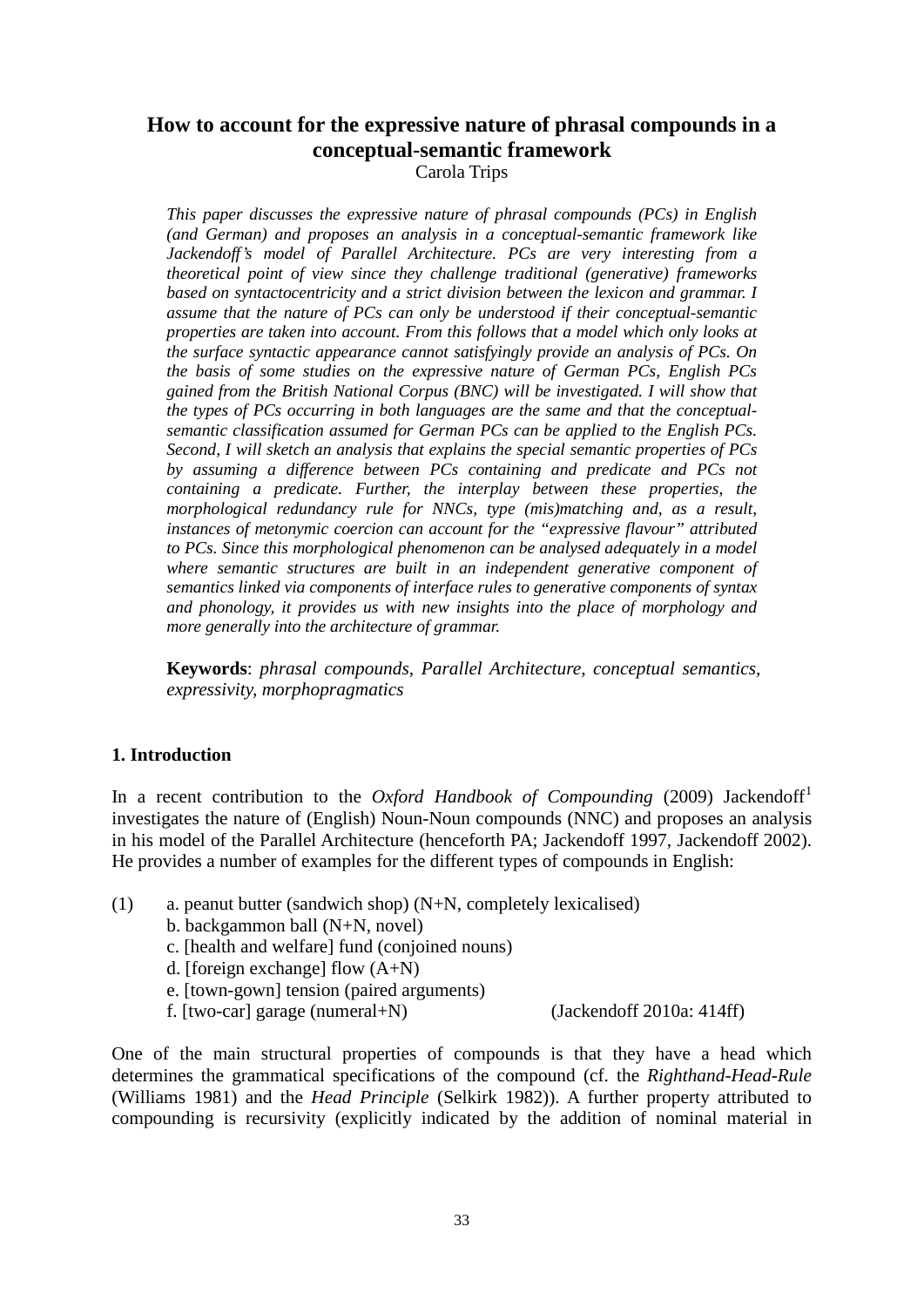brackets in (1) a.). A further property is that compounds are subject to lexicalisation which results in "... a form [of a lexeme CT] which it could not have if it had arisen by the application of productive rules" (Bauer 2002: 48). Another definition of lexicalisation is the adoption of a word into the lexicon which stresses the storing and processing of lexemes (see also the discussion in Brinton and Traugott 2005). Example (1) a. is an example of a lexicalised compound, whereas (1) b. can be seen as a compound novel to many speakers. Thus, not all compounds can be listed, rather the process of compounding must include a productive rule system. Further, some compounds show simple structures whereas others seem to include more elaborate syntactic structure (compare (1) a. and b. to (1) c. to f.). Consequently, we would have to say that the principle of compositionality cannot account for all compounds, nor could the assumption that all compounds are listed, since we do find many built on the fly. So both listed and generated compounds must be allowed by any system which seeks to adequately explain this process of word-formation. As we will see, for Parallel Architecture compounding does not pose a problem in this respect because no strict line is drawn between freely generated compounds and morphosyntactically complex listed items showing the same structure. All compounds are products of general rules, some of which are more closely related to general schemas (lexicalised ones) than others (built productively).

According to Jackendoff, the difficulty of analysing compounds in an adequate way also lies in their status of being an "evolutionary throwback" (2010a: 421) which is to say that compounding, unlike other morphological phenomena, is a protogrammatical phenomenon in the sense of Bickerton's protolanguage and Klein and Perdue's Basic Variety (Bickerton 1990, Klein and Perdue 1997). Under this assumption, the properties of compounds are a reflex of a direct interface between phonology and semantics, and very rudimentary grammatical structure determined by linear ordering and semantic headedness. Analysed in the model of PA, which is based on Conceptual Semantics, the semantic relations between  $N_1$  and  $N_2$  are established by mechanisms and components like profiling, coercion and cocomposition, i.e. by a generative system entirely within semantics. Since the model is non-derivational, simple and complex words are part of the interface components between phonology, syntax and semantics, and depending on their status (lexicalised/novel) they are either stored as a whole in the lexicon or composed online from the individual parts.

In this paper, I will take the view that Jackendoff's analysis of compounding is indeed quite attractive since it accounts for compounds by looking at their conceptual-semantic properties, which allows us to include the more elaborate, quasi-syntactic type (cf. Levi 1978, ten Hacken 1994), the so-called phrasal compounds (henceforth PC, see examples (1) c. to f.) above). Although the phenomenon of PCs has been addressed in the literature (e.g. Botha 1981, Lieber 1992, Lieber and Štekauer 2009) it has not been looked at in a comprehensive or systematic way, at least not in English (for German a number of such papers exist, cf. Lawrenz 1996, Meibauer 2003, Meibauer 2007). However, it has been noted by some of these authors that PCs pose problems for morphological theory because they integrate a whole phrase into a word and thus violate the *No Phrase constraint* (Botha 1981) and the *Lexical Integrity Hypothesis* (Lapointe 1980) in traditional models of generative grammar which are based on syntactocentricity and a strict demarcation of the lexicon from grammar (for discussions on this aspect see Lieber 1988, 1992, Štekauer and Lieber 2009, Scalise and Bisetto 2009 for English, Gallmann 1990, Wiese 1996, Meibauer 2003, 2007 for German). I will show that a model like the PA, which is not based on these tenets, is able to handle PCs in a more satisfying way because it allows us to see conceptual-semantic differences between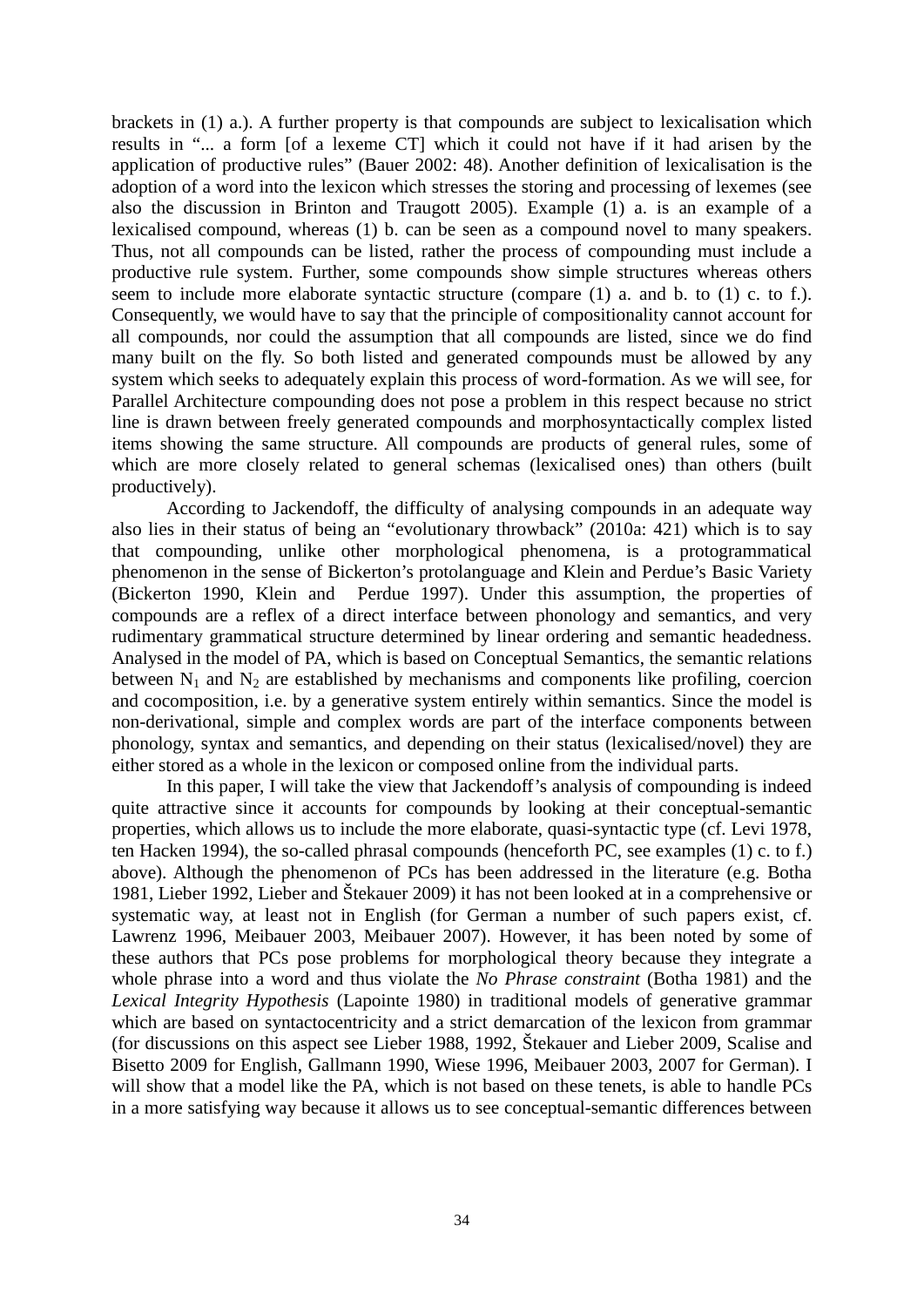PCs that syntactically look the same (i.e. the non-heads are all phrases).

A further property peculiar to PCs is their special expressive flavour which has been attributed to their "morphopragmatic" character (Meibauer 2003, 2007). For Zwicky and Pullum expressive morphology "... is associated with an expressive, playful, poetic, or simply ostentatious effect of some kind ..." (1987: 5; for further discussions of expressives or expressive morphology see e.g. Bauer 1997, Potts 2007, Meibauer 2013). The examples below serve to illustrate these properties (the determining, first part of the compound consists of a whole sentence given as quotation):

- (2) She also knows that the media tendency to lump together women singer-songwriters in *a "gee whiz, gosh, women are now making it" syndrome* is patronising, if not pernicious. (BNC, A7S190)
- (3) Bombay-based Anil put India's failure to exploit its manpower and mind power and its lack of excellence in sport, economics and the arts down to *a "Learn what is there and don't question it" attitude*. (BNC, HAE4088)
- (4) There used to be *a "chicken and egg" situation* that complicated the provision of appropriate services for ethnic minority elderly people.

In (2) and (3) full sentences, i.e. propositions, make up the phrasal non-head and, as a result, different types of illocutions (exclamations, commands, etc.) are expressed. This is not the case in (4) although this type of compound is formally classified as a PC as well. Moreover, the semantic relation between the phrasal non-head and the head in PCs including a full sentence (for example *"Learn what is there and don't question it"* and *attitude*) differs from PCs which include phrases smaller than full sentences (for example *"chicken and egg"* and *situation*). It is these aspects that should be accounted for if we want to fully understand the nature of PCs.

Because of their expressive properties Meibauer (2007: 233) has categorised PCs as a marginal type of word-formation. As we will see in section 3 for Meibauer the expressivity of PCs arises out of a conflict between two pragmatic principles (the I(nformativeness)-principle and the Q(uantity)-principle). I intend to show that the PA can not only account for the "formal" properties of PCs but also for the pragmatic value these compounds have, by assuming standard processes of metonymy on the conceptual-semantic level. This paper tackles these issues and assumes an analysis which hopefully provides further insights into the interplay between phonology, syntax and semantics, the place of morphology and pragmatics in a formal model of language as well as the nature of the lexicon. More precisely, it aims to stir up the discussion of whether an account where all combinatorial phonological and semantic properties are derived from syntax can really explain morphological phenomena like these, or whether a model like the PA, where semantic structures are built in an independent generative component of semantics linked via components of interface rules to generative components of syntax and phonology, should be preferred. This point then will, of course, have consequences for the architecture of grammar.

The outline of the paper is as follows: in the next section (2), I will briefly illustrate the differences between a generative syntactocentric model à la Chomsky and a parallel model à la Jackendoff by discussing some analyses proposed so far for PCs. In section 3 the morphopragmatic properties or expressive flavour of PCs will be investigated by discussing Meibauer's (2003, 2007) findings which will become relevant for my analysis. In section 4 findings from a study of PCs in the *British National Corpus* (BNC) will be presented which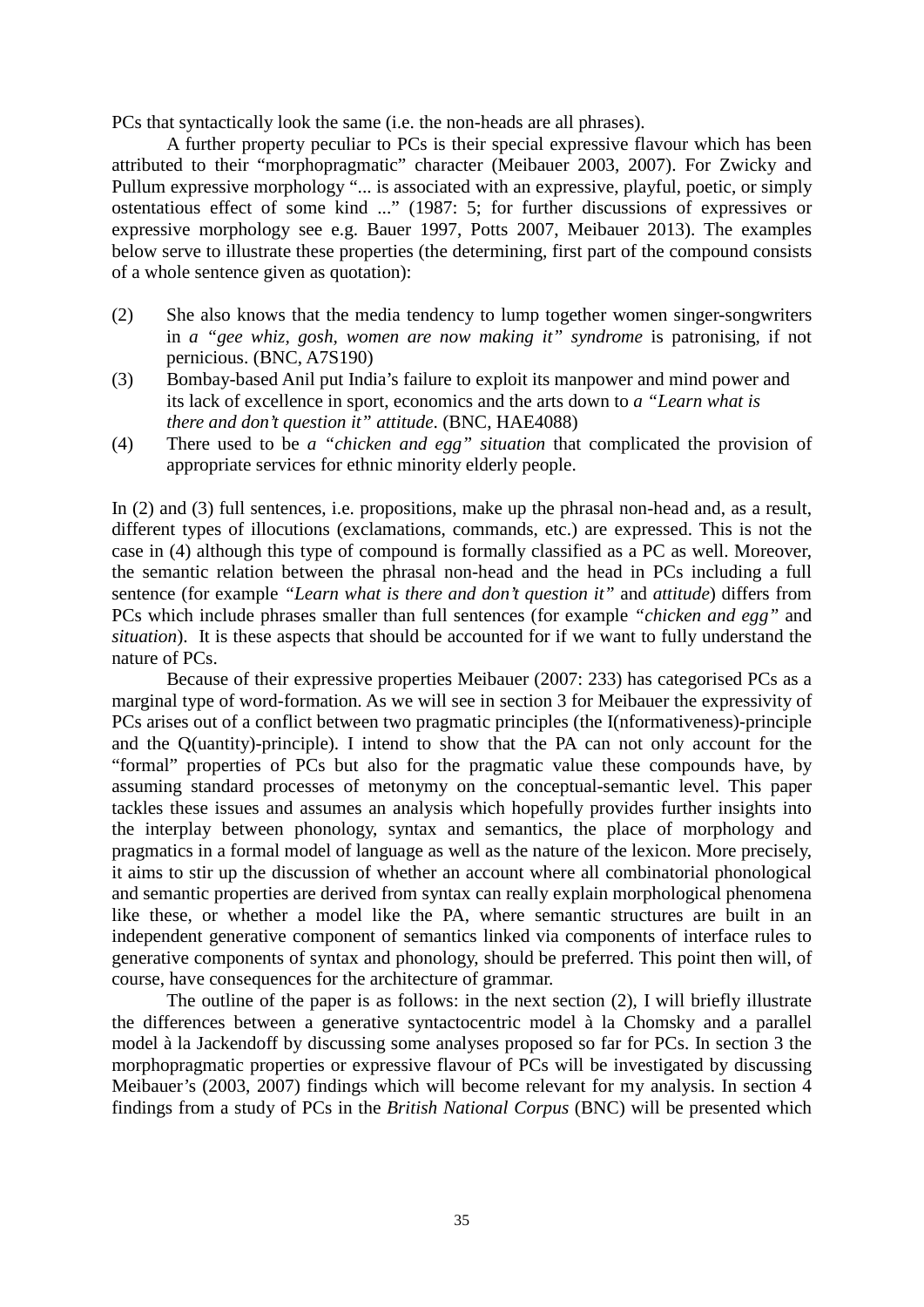will serve as the empirical basis for an analysis in the model of PA. Here, first a categorisation along the lines of Jackendoff's (1997; 2009) and Meibauer's (2003; 2007) conceptual classification will be provided before the proposed analysis based on Jackendoff's PA and Meibauer's definition of the expressivity of PCs will be sketched. Section 5 provides some ideas of how PCs are processed and stored in the mental lexicon. Section 6 summarises the overall results of the paper and concludes.

#### **2. Analysing phrasal compounds**

The classical generative framework has the following properties: it is syntactocentric, derivational, and it clearly separates the lexicon from grammar (cf. Chomsky 1981, 1995; for comments on this model see Jackendoff, 2007, 2010c). The first two properties are related, since the derivational process of generating structures always starts in the syntactic component, implying that both phonological and semantic structure is read off from syntactic structure. The third property defines that the lexicon stores (mainly idiosyncratic) words whereas grammar proper is responsible for rules which express the regularities about the combination of words into sentences. In lexicalist theories of morphology which are based on these tenets all morphemes, bound or free, are listed in the lexicon with information concerning their syntactic category (e.g. Lieber 1981). Compounds are generated by applying phrase structure rules of the type  $N \rightarrow \{N, A, V, P\}$  N (e.g. Selkirk 1982). What is crucial is that the semantics of the words combining to become a compound are not considered, it is only the syntactic status of words that is relevant. What is more, the strict separation of morphology and syntax led to the stipulation of (different versions of) the *Lexicalist Integrity Hypothesis* (LIH) which roughly states that rules of morphology and rules of syntax cannot interact (cf. Chomsky 1970, Lapointe 1980, Selkirk 1982, Di Sciullo and Williams 1987). In Lieber's (1992) syntactic account of morphology the lexicon does not contain any word formation rules, and all complex words which are semantically compositional are built in syntax. What is contained in the lexicon are non-complex entities like roots and affixes as well as simplexes which are semantically non-compositional. Since complex words are built in syntax, Lieber rejects the LIH. For her, PCs are located at "... the fringes of morphology, so to speak, where the syntax of words and that of phrases seems to converge" (Lieber 1992: 11). She gives the following examples which all show that the left-hand member is a complex, maximal phrase:

- (5) a. the [Charles and Di] syndrome  $\rightarrow$  coordinated NP
	- b. the [over the fence] gossip  $\rightarrow$  PP
	- c. a [slept all day] look  $\rightarrow VP$
	- d. a [who's the boss] wink  $\rightarrow CP$  (Lieber, 1992, 11)

Since PCs are built in syntax in her framework, she has to modify the X-bar schema which results in the recursion below  $X^{\circ}$  leading to the following structures for PCs:

(6) a.  $X^{\circ}$ YP X°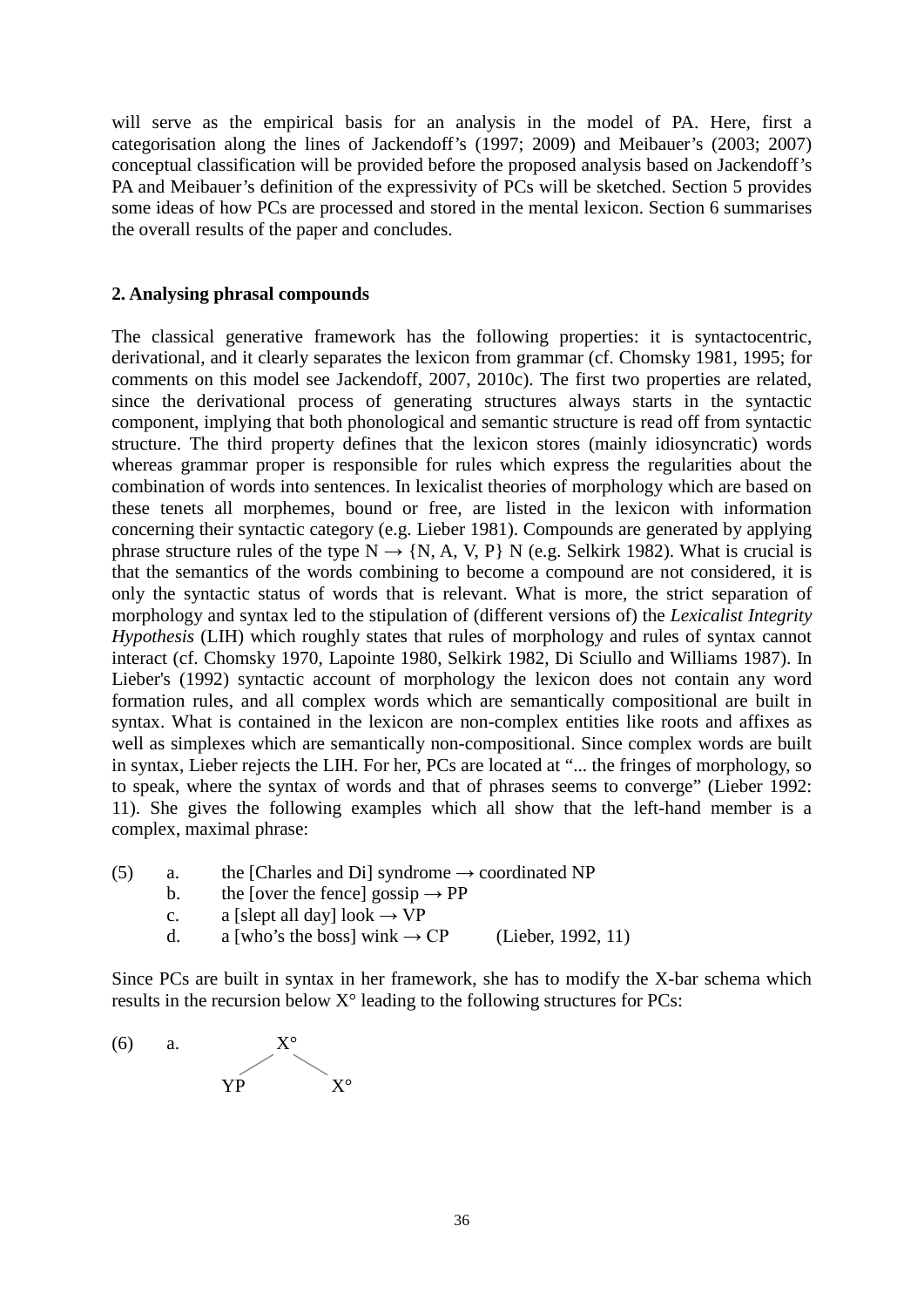

By postulating that PCs are built in syntax, Lieber makes syntax even more complex and powerful resulting in an overgeneralisation of structures which are not attested (for a detailed discussion see Meibauer, 2003). Moreover, this automatically implies that PCs are generally semantically compositional, i.e. transparent, an assumption that is not supported (cf. Gallmann 1990, Wiese 1996, Meibauer 2003).

For Meibauer (2003, 2007) an analysis of PCs in a mixed model (Borer 1998) like that of Ackema and Neleman (2004) seems to be more promising. The authors assume that Phrasal Syntax and Word Syntax are independent structure-generating modules which run simultaneously, that they are symmetrical and interact with each other. Concerning the analysis of  $NP + X$  compounds<sup>[2](#page-27-1)</sup> they propose that in a process which they call Generalised Insertion (implying that the kind of node and representation is irrelevant) elements from Phrasal Syntax are inserted intoWord Syntax by a mechanism of feature matching. Feature matching is conditioned by the requirement that the nodes which are matched possess matching properties, whereas the process of insertion is conditioned by inclusiveness in the sense of Chomsky (1995). For a compound like *white water rafting*, the authors assume a process whereby presumably the nominal features of the NP non-head and the N head are matched. However, for PCs where the non-head is an IP or a CP, it is not clear at all which categorial feature should be checked. This is why Meibauer (2007) suggests that the nonheads should be seen as "building blocks" (in the sense of Ackema and Neleman) rather than items which undergo the feature matching process. Further, since in Ackema and Neleman's model competition between syntax and morphology is assumed to be one way of interaction between these two generative systems, it should also give an explanation why PCs are more marked than non-phrasal compounds. In more theoretical terms, why is it possible that sometimes the insertion of a syntactic phrase into a morphological phrase wins out over morphological generation in word syntax (e.g. building an NNC or retrieving it from the lexicon if it is stored)? According to Meibauer (2007) the answer lies in the special, morphopragmatic properties of PCs (see section 3).

This brief discussion of analyses in a syntactocentric, derivational framework illustrates that the formal (syntactic) properties of PCs are taken to be the all defining factor, and, as a consequence, there is no mention of their conceptual-semantic properties, let alone their expressive flavour or morphopragmatic properties.

Jackendoff's model of PA stands in stark contrast with the generative model discussed above. He assumes a model of independent generative components where semantic structures are built in the semantic component which is linked via components of interface rules to the syntactic and phonological component. All of these components have their own primitives and principles of combination. Crucially, the interface rules are not derivational, so a word is not thought of as "... a passive unit to be pushed around in derivation, but as a part of the interface components. It is a long-term memory linkage of a piece of phonology, a piece of syntax, and a piece of semantics, stipulating that these three pieces can be correlated as part of a well-formed sentence" (2010: 17).

Further, Jackendoff's grammar model is constraint based and inherently nondirectional lacking the strict distinction between the lexicon and grammar. Under these assumptions, units larger than one word (which would include PCs) can well be located in the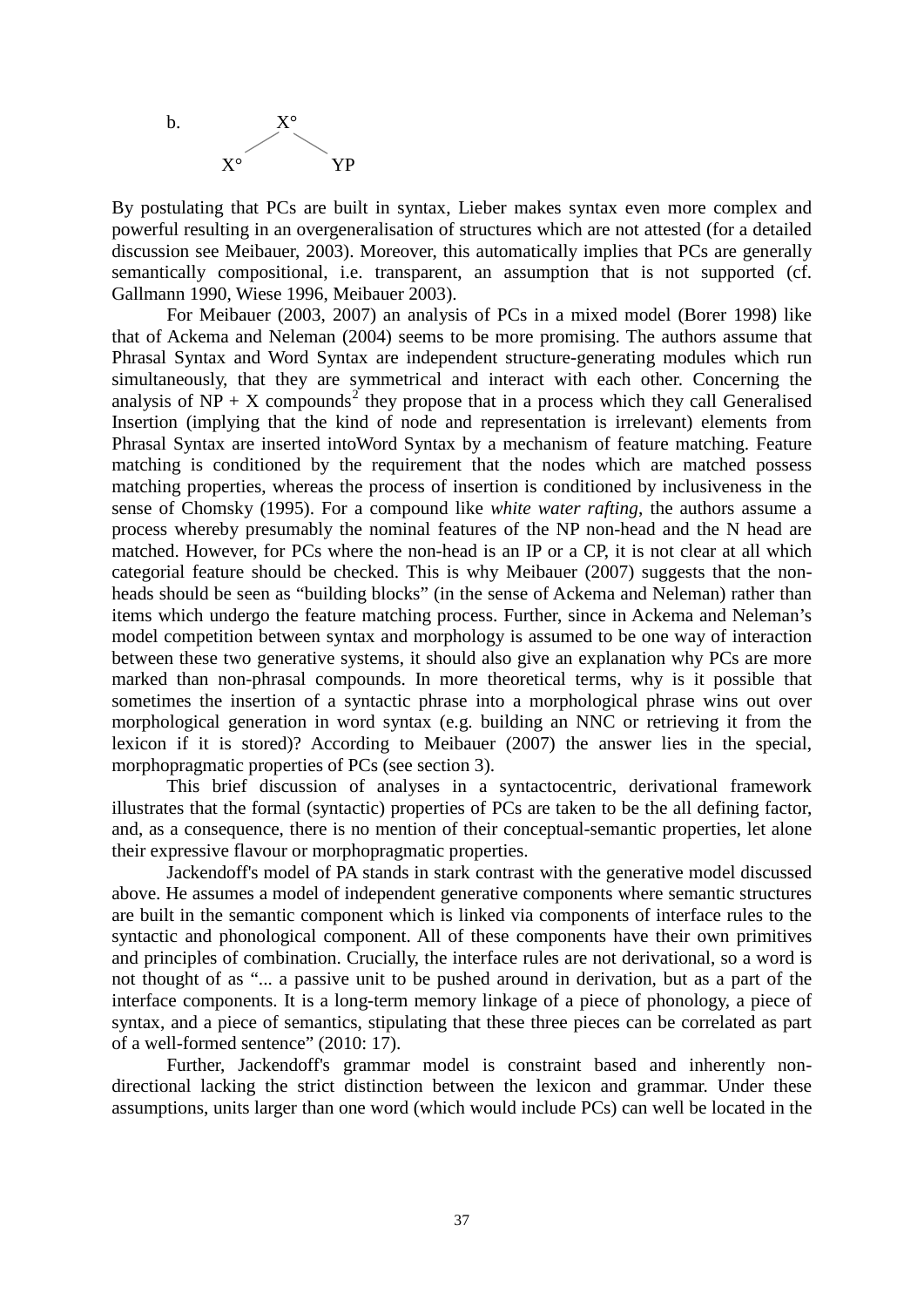lexicon as long as there is evidence that they are stored there as a whole (compare the difference between the lexical *kick the bucket* and the phrasal *throw the shovel*). But what about morphological complexes like compounds? Here, Jackendoff draws on Bickerton's insights concerning the evolution of language. According to Bickerton (1990), the development of the language faculty happened in two stages: first protolanguage emerged including only vocabulary and pragmatics, then modern language evolved on top of it as a refinement where morphology and syntax were added. In situations where modern language is disrupted for some reason, protolanguage "shines through". The phenomena Bickerton includes are the rise of pidgins, the two word stage of language learning, and agrammatic aphasia (for further phenomena see Bickerton 1990, Klein and Perdue 1997). In line with Bickerton's insights Jackendoff assumes that compounding is a protogrammatical phenomenon as well, since it shows only rudimentary grammatical structure and can be mostly explained by linear ordering of elements and semantic headedness, which are language-specific properties (for similar assumptions see Trips, 2006). Since compounds do not seem to be sensitive to syntactic category (compare e.g. the semantically indistinguishable compounds *atom bomb* (N+N) and *atomic bomb* (A+N)) we could say that in the model of PA they are the result of a subsystem which omits the syntactic component and only includes a direct interface between phonology and semantics. Compounds of the type N+V where the noun generally does not function as the internal argument of the verb (e.g. *window shop*  $\neq$  'to shop windows') further corroborate this assumption (for Ackema and Neleman (2004) the syntactic relation cannot be expressed in syntax which results in the blocking of morphology by syntax). Jackendoff notes that this viewpoint should not be seen as too radical since semantic relations which link discourse together are not syntactically marked either, so "[c]ompounding is just the same sort of phenomenon writ small" (2010a: 425). The question is whether the phenomenon of PCs should be added here because the complex syntactic structure of the non-head does not seem to be relevant for their interpretation. If this is the case, PCs can be defined in terms of phonological and semantic properties including aspects of meaning which are pragmatically derived. Before we will discuss this issue in section 3, we will briefly deal with Jackendoff's account of NNCs to see which assumptions he has to make.

In line with traditional analyses of NNCs, Jackendoff assumes that the meaning of a compound is a function of the meaning of its parts: given two nouns  $N_1$  and  $N_2$  meaning  $X_1$ and  $Y_2$  respectively, the function  $F(X_1, Y_2)$  has to be defined to determine the meaning of the compound  $[N_1 N_2]$ . This assumption and the *Head Principle* lead to the following schema for non-synthetic compounds:<sup>[3](#page-27-2)</sup>

(7)  $[N_1 N_2] = [Y_2; [F (..., X_1, ...)]]$ 'an  $N_2$  such that F is true of  $N_1$  and  $N_2$ ' (Jackendoff, 2010, 434)

It has been stated by many authors (e.g. Downing 1977, Meyer 1993) that although a number of relations between  $N_1$  and  $N_2$  can be identified, an NNC has the property of being semantically underspecified. Jackendoff lists the fourteen most prominent basic functions for NNCs, for example CLASSIFY (X,Y) (*helicopter attack*), BE (Y,X) (*maiden aunt*) or KIND (X,Y) (*puppy dog*). Further possible relations can be created by a generative system which includes coercion (a type shift operation), in Jackendoff's terms the possibility to add unspoken semantic structure to connect  $N_1$  and  $N_2$ ), and cocomposition (filling out functions with internal semantic structure of  $N_1$  and  $N_2$ ; for a detailed account see Jackendoff 2009,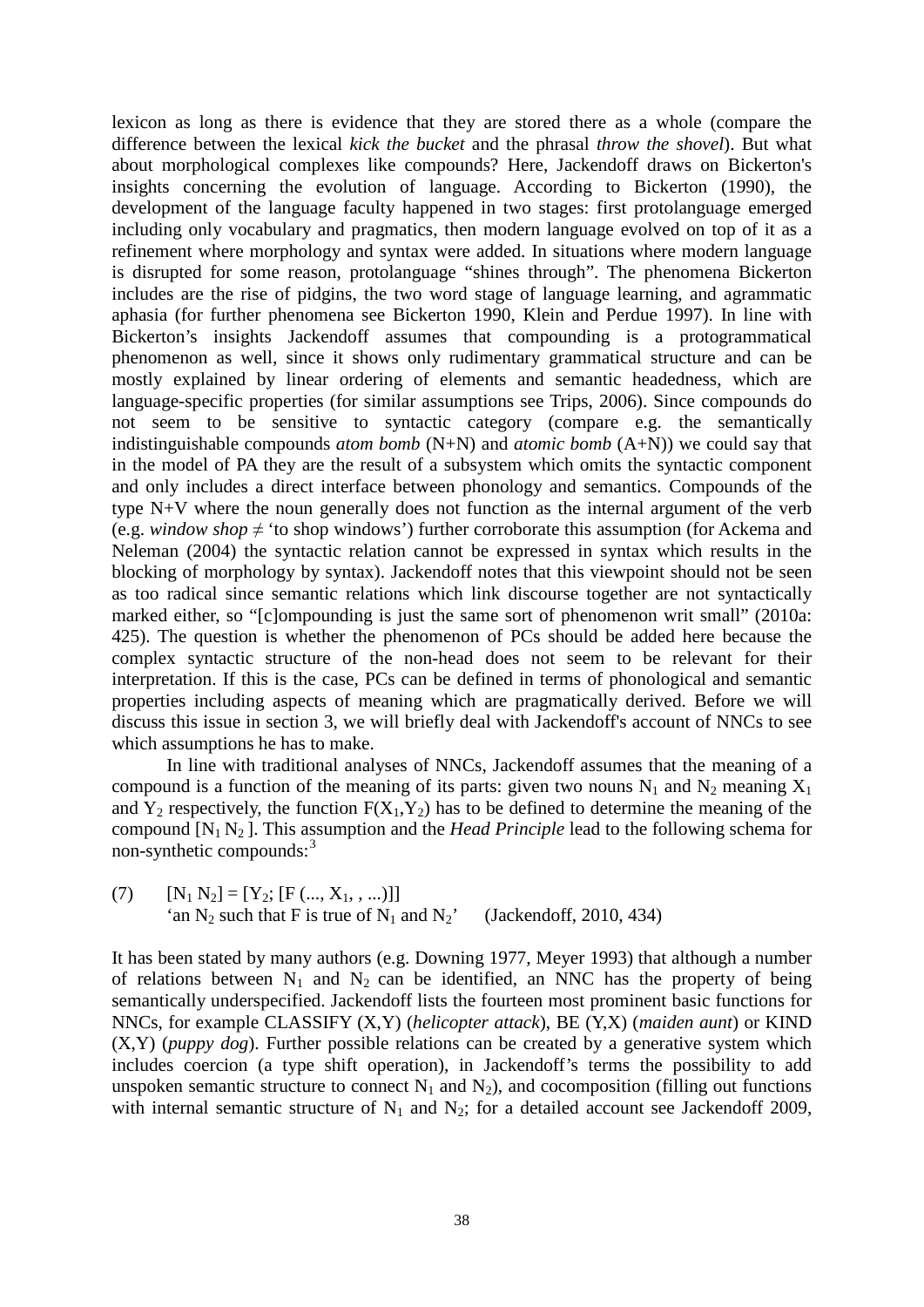2010a). One example where the operation of cocomposition is relevant is (8):

(8) water<sub>1</sub> fountain<sub>2</sub> = 
$$
[FOUNTAIN2\alpha; [PF (FLOW (WATER1, OUT-OF  $\alpha$ ))]] (Jackendorff, 2010a, 443)
$$

Here, the proper function (PF) of *fountain* is 'liquid flows out of' where the modifier *water* can fill out the content of F: the PF of *fountain* cocomposes with *F* to produce the semantic structure.

In exocentric compounds coercion plays a crucial role. This type of compound can be explained by a general coercion schema for metaphor which says that one can refer to an object by using the name of something that resembles it. An exocentric compound like for example *pig tail* has the following structure:

(9) 
$$
\text{pi}_{21} \text{ tail}_2 = [\text{HAIR}^{\alpha}; [\text{SIMILAR } (\alpha, [\text{TAIL } 2^{\beta}; \text{PART } (\beta, \text{PIG}_1)])]]
$$
(Jackendoff, 2010a: 447)

Although we have not included PCs into the discussion so far, by looking at Jackendoff's analysis of NNCs we clearly see differences between a parallel and a syntactocentric framework. First, since in the former semantic structures are not built out of syntactic units, Jackendoff's compound schemata are based on the conceptual semantic structure of NNCs and not on their syntactic shape. Second, these compound schemata can be quite complex under the assumption that the meaning of NNCs can be quite complex. An analysis of PCs in this framework presupposes that the conceptual semantic structure of this type of compound is correlated with syntactic (and phonological) structure by a component of interface rules. Third, PCs have an expressive flavour which can be defined in terms of special morphopragmatic properties. In Jackendoff's framework there is no distinction between semantics and pragmatics which is why aspects like inference, world knowledge, and understanding of the context are part of the semantic component. For Jackendoff, the principle of coercion accounts for these aspects. This process, which has also been called "enriched composition" (Pustejovsky 1991, 1995, Jackendoff 1997), serves either to achieve well-formedness of conceptual-semantic structure or to satisfy the pragmatics of discourse of extralinguistic context. A special type of this phenomenon is "reference transfer" (see e.g. Nunberg, 1979), which is illustrated with Nunberg's famous example of the *ham sandwich*:

(10) The ham sandwich is sitting at table 20. (Nunberg, 1979: 149)

The source reading 'ham sandwich' is interpreted as 'person contextually associated with ham sandwich' (the shifted reading), but this is only possible if the source of the transfer has some salient property (Jackendoff, 1997, 57). So any other referent used as subject would not do  $((11)$  a.), nor could the original referent be bound with a reflexive  $((11)$  b.).

(11) a. \*The little dog over there in the corner wants a hamburger. b. \*The ham sandwich pleased itself. (Jackendoff, 1997: 57)

These examples show that enriched composition underlies certain (cognitive) principles, one being that the source of the transfer is salient in a special situation or domain. It is this aspect that can explain the nature of PCs containing a full sentence as I will demonstrate in section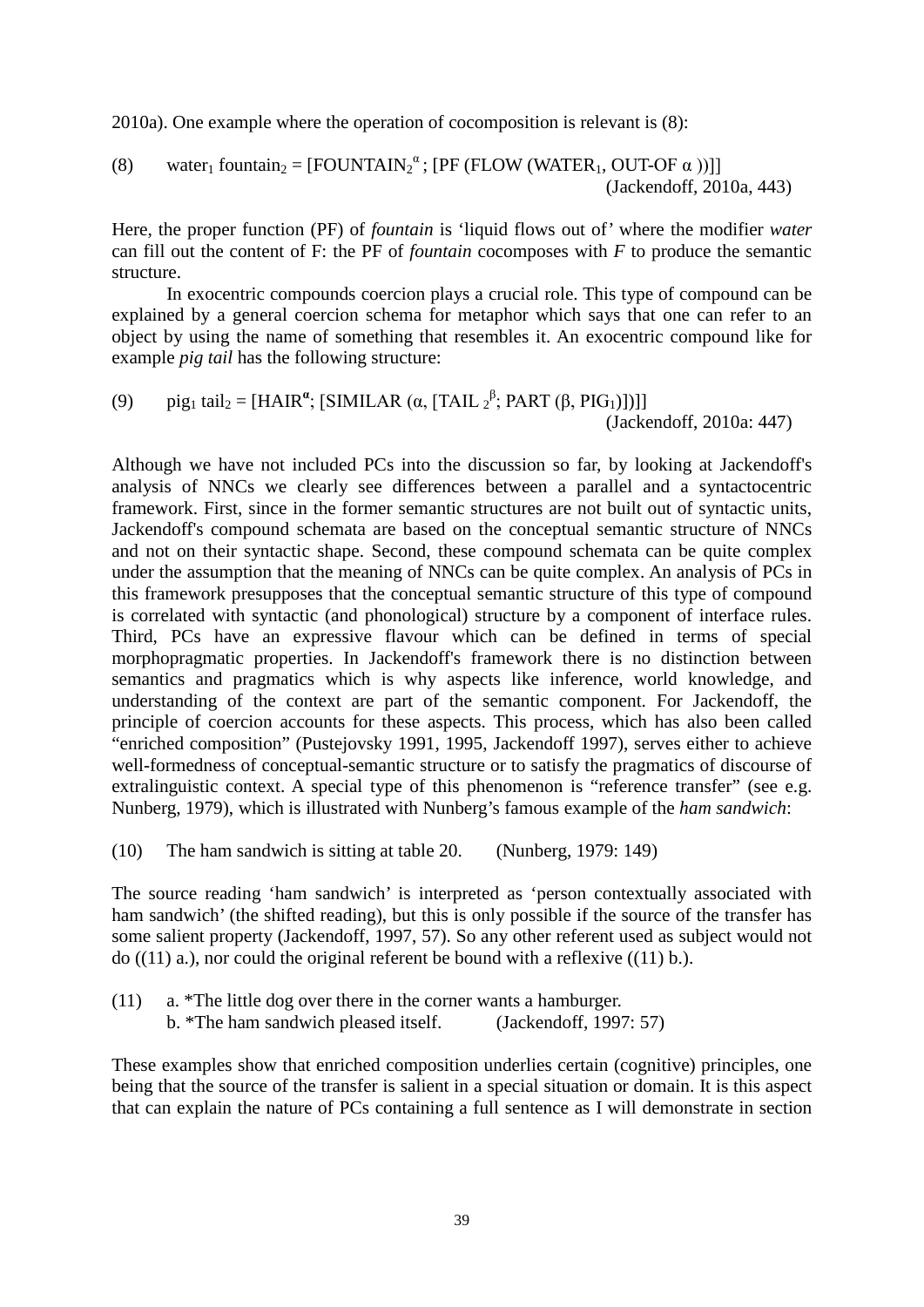4. In the following section, we will take a look at a further peculiarity of PCs and an analysis suggested by Meibauer to account for it.

# **3. The morphopragmatics or expressive flavour phrasal compounds**

In his 2003 paper Meibauer makes a distinction between PCs which have a lexicalised nonhead and PCs where the non-head is non-lexicalised, i.e. not stored in the lexicon as a whole unit. Although Meibauer found quite a number of PCs of the former type, he also found PCs where a lexicalised status of the non-head cannot really be assumed:

(12) Irgendwas-stimmt-nicht-mit-dem-Jungen-Blick something-is-wrong-with-the-boy-look (Meibauer 2003:172)

In this case and in other cases the non-head appears to be a freely generated sentence which has been produced on the fly. Concerning the conceptual properties of these cases, Meibauer found that although there does not seem to be a strong restriction to a set of concepts, the production and use of PCs is semantically and pragmatically motivated which is to say that there is a tendency to use them to define concepts in discourse. He suggests the following classification based on the conceptual properties of the head:

(13) a. INDIVIDUAL

 Meine-Frau-versteht-mich-nicht-Geliebter my-wife-understands-me-not-lover

- b. PROPERTY
	- Irgendwas-stimmt-nicht-mit-dem-Jungen-Blick something-is-wrong-with-the-boy-look
- c. ATTITUDE Meine-Freunde-sagen-Luc-zu-mir-Freundlichkeit my-friends-say-Luc-to-me-friendliness
- d. ACTION Wer-ist-der-beste-Mann-Duell who-is-the-best-man-duel
- e. UTTERANCE "Keine-Macht-den-Drogen"-Schmarrn no-power-the-drugs-rubbish
- f. TIME Ich-wasch-mein-Auto-vor-der-Haustür-Zeit I-wash-my-car-in-front-of-the-door-time
- g. THING Ich-bin-doch-nicht-blöd-Markt I-am-not-stupid-market

Apart from these concepts discourse knowledge may play a part in the interpretation of deictic elements which can be part of PCs: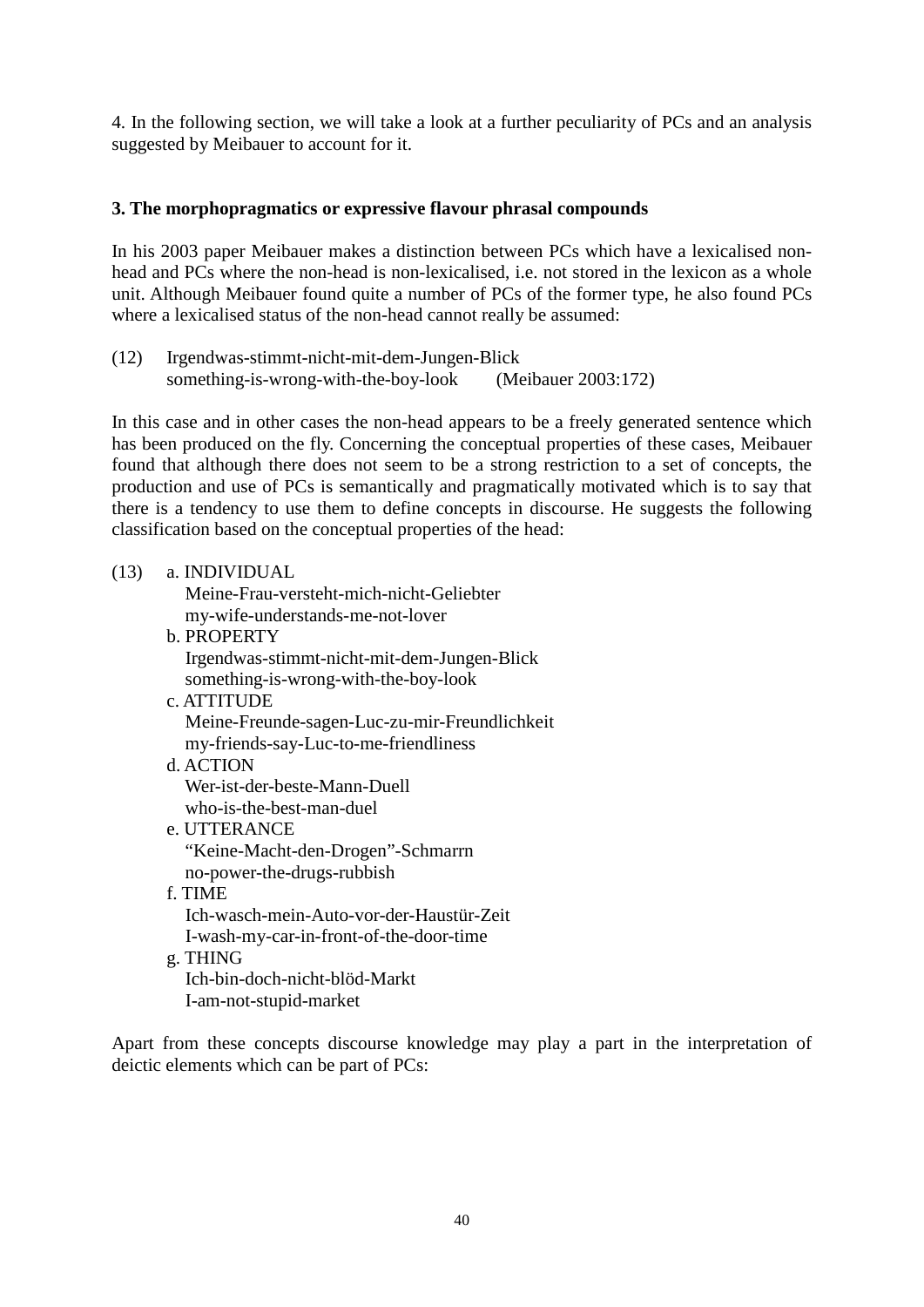- (14) a. Seit geraumer Zeit grassiert unter Prominenteni eine neue Krankheit: *das*  'For some time a new illness has raged among the VIPs: the "I-let-take- *"Ichi-lass-mich-fotografieren-und-kassier-dafür"-Fieber*. *pictures-of-me*-and-clean-up"-fever'
	- b. Alle Spiele sollen wie in *der guten, alten Ich-wasch-mein-Auto-vor-der-* 'All games should take place as in the good old I-wash-my-car-in-front-of-the-*Haustür-Zeit* am Samstagnachmittag stattfinden. door-time' (Meibauer 2003:178f)

The example in (14) a. shows an anaphoric relation between the *Prominenten* ('VIPs') and the subject pronoun *ich* ('I'), where the referent of *ich* is a subset of the referents of *Prominenten.* In the example in b. no such direct link to elements in the discourse exists, the relevant elements in the PC have a generic interpretation.

Meibauer further found that world knowledge is a prerequisite to interpret most of the PCs he analysed in his corpus, a point which will be confirmed by the data from the BNC. It includes knowledge about persons and scandals (e.g. to understand and interpret the PC *Dieter-"Ich-hab-der-Tusse-keine-gefeuert"-Bohlen* 'Dieter-"I-didn't-thrash-the-bird"-Bohlen' the hearer/reader has to know the person Dieter Bohlen and the many scandals he provoked), and about the social, cultural and historical context of some quotations ("Keine-Macht-den-Drogen" 'No power to drugs'). It seems that most of the PCs are built on the spur of the moment as a kind of reaction to current situations, and that they attract attention not only because of their form but also because of the fact that they are stylistically marked.

In his 2007 paper, Meibauer claims that the markedness of PCs is not only due to their structure but also to their expressivity. Although "expressive morphology" has been discussed and identified in the literature (e.g., Bauer 1997, Zwicky and Pullum 1987, see section 1) PCs have not been taken into account. Zwicky and Pullum (1987) name derivational phenomena like *cartooneteria*, *in-fucking-stantiate* and *Johnny "Guitar" Watson*. While for at least some of these formations we would say that the expressive nature derives from the lexical semantics of these elements as e.g. from -*eteria* in *cartooneteria* and *fucking* in *in-fuckingstantiate*, for other types of expressive morphology this property is derived from structure. Meibauer suggests that this is also true for PCs in the sense that the occurrence of a syntactic structure in a morphological complex is driven by pragmatics.

In order to prove this assumption, Meibauer compared NNCs with phrasal compounds. As discussed in section 2, compounds are underspecified, i.e. the semantic relation between  $N_1$  and  $N_2$  is not determined, it is the context which determines its extension. The notorious example to illustrate this property is Bauer's *world sky* (2002: 46), another is:

- (15) a. pontoon bridge
	- $b = b$  idge supported by pontoons
	- c. = bridge floating on pontoons
	- $d = b$ ridge made of pontoons
	- $e. =$  pontoons in the form of a bridge (Lees 1960, 123)

Meibauer states that the difference between the interpretation of an NNC and a PC can be explained by pragmatic principles. Based on the theory of Generalised Conversational Implicatures (GCI) by Levinson (2000), speakers adhere to principles like *the Principle of Informativeness* (henceforth I-principle) given in (16):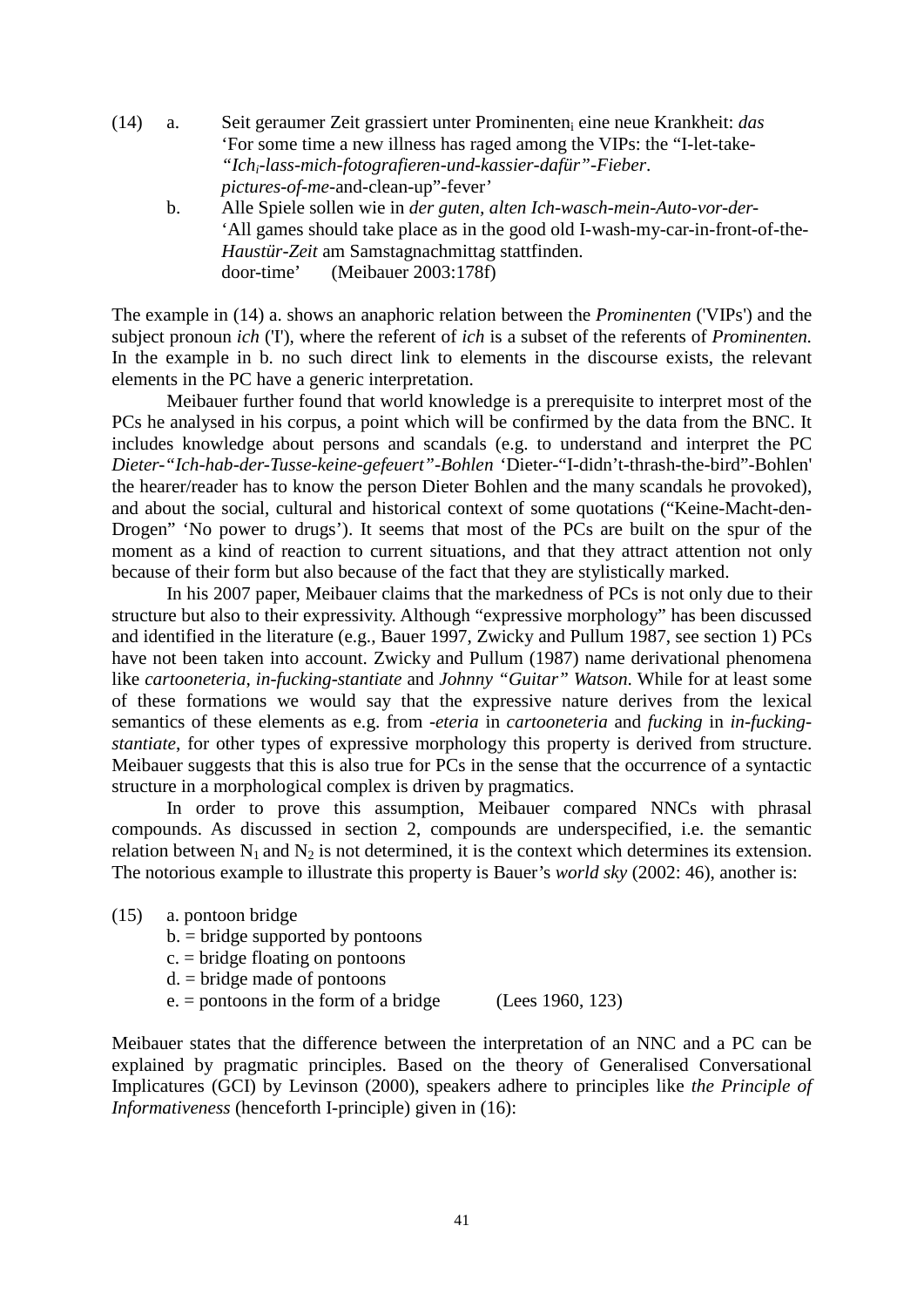## (16) *I-principle*

Speaker's maxim: the maxim of Minimization. "Say as little as necessary"; that is, produce the minimal linguistic information sufficient to achieve your communicational ends (bearing Q in mind).

Recipient's corollary: the Enrichment Rule. Amplify the informational content of the speaker's utterance, by finding the most specific interpretation, up to what you judge to be the speaker's m-intended [=meaning-intended] point, unless the speaker has broken the maxim of Minimization by using a marked or prolix expression. [...] (Levinson 2000, 114)

Another such principle is *the Principle of Quantity* (henceforth Q-principle):

(17) *Q-principle*

Speaker's maxim: Do not provide a statement that is informationally weaker than your knowledge of the world allows, unless providing an informationally stronger statement would contravene the I-principle. Specifically, select the informationally strongest pragmatic alternate that is consistent with the facts. Recipient's corollary: Take it that the speaker made the strongest statement consistent with what he knows [...]. (Levinson 2000, 76)

Meibauer assumes that when a speaker chooses to produce a PC instead of an NNC a conflict between these two principles arises: A speaker uttering the NNC *Fähnchensommer* (littleflags-summer) is as economical as he/she can be, since he/she simply states that there is an entity which can be described by *Fähnchen* and *Sommer*, and that there is a relation between the two nouns. In isolation this compound can only be interpreted in the sense that there is a modifier relation between summer and little flags. The recipient's task, on the other hand, is to find the most specific interpretation in accordance with the speaker's intention, and this happens by inferring the relevant information from the context of the utterance. If this example is compared with a PC like *let-us-stayfriends platitude*, we find that the non-head is more complex and therefore more informative than a word. Moreover, sentences contain propositions which can be evaluated as being true or false by a recipient, and they have illocutionary force (directive illocution in this example). Sentences can further have a set of entailments and therefore the basis for inferences is much bigger than for words. So by choosing a PC a conflict arises between the maxim of Minimization and the maxim which requires to select the "informationally strongest paradigmatic alternate." For Meibauer, this conflict is what makes PCs expressive:

(18) *Expressivity in CP phrasal compounds*

Expressivity of phrasal compounds stems from a conflict between a principle that requires enrichment of a minimal and underdetermined structure in normal compounds (e.g. the I principle) and a principle that requires maximal informativity (e.g. the Q principle) and leads to the integration of a phrase into word structure. (Meibauer 2007, 248)

To find support for his hypothesis, he conducted an experiment with students having the task to evaluate a PC in comparison with an NNC and further alternatives having the same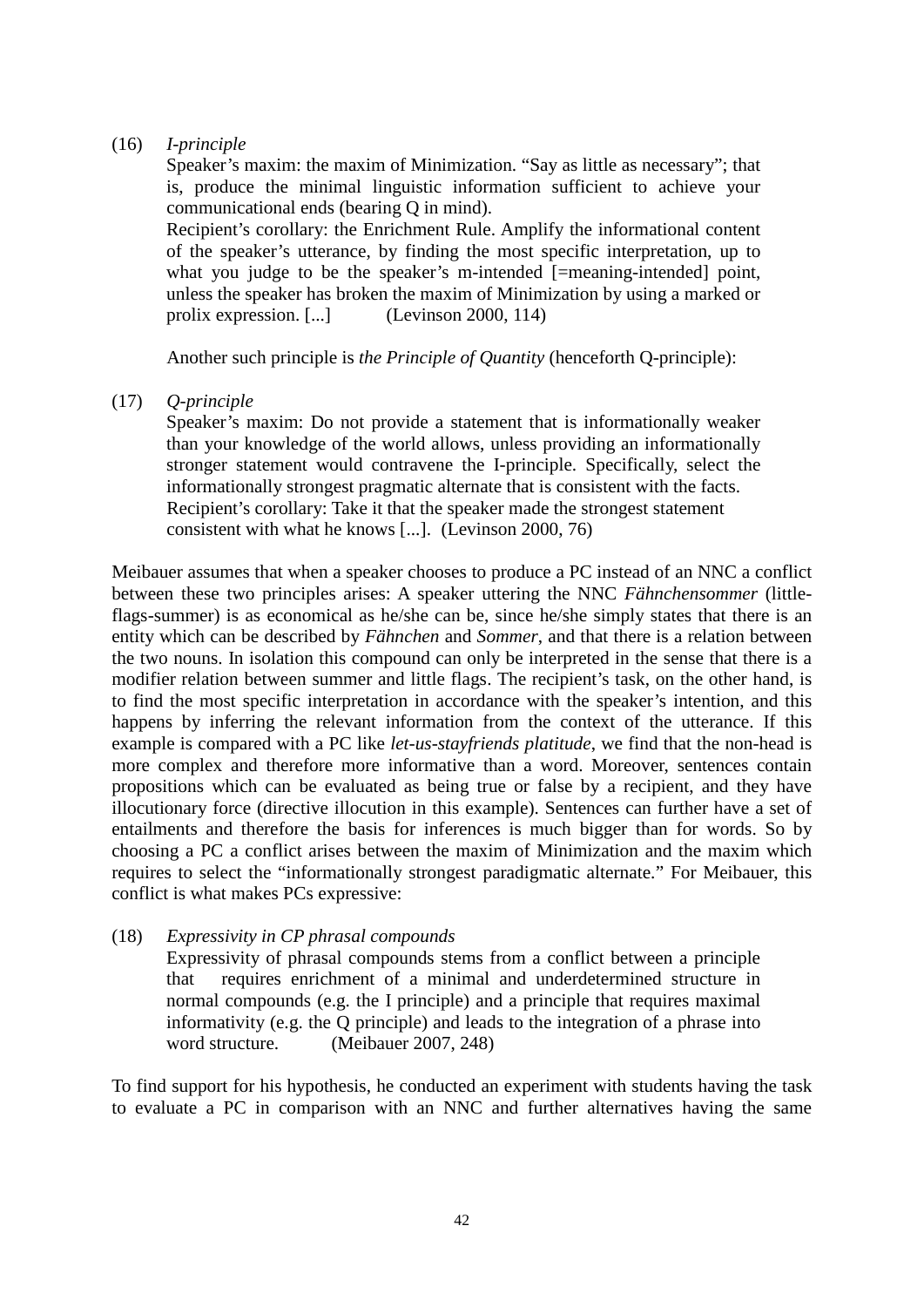denotation on the basis of two properties: understandability and wittiness (for the design and exact procedure of the experiment see Meibauer 2007: 249ff). Understandability was defined as the case when the effort of enrichment is too big, and wittiness as the case when incongruity on the word level occurs, so generally the integration of a phrasal meaning into a word meaning is surprising for recipients. In the course of the experiment, the following material was used: An *ad hoc* PC found in authentic data:

(19) Während diese Zeilen entstehen, werden mehrere hundert laminierte *"Kaufe-Ihr- Auto-Kärtchen"* hinter die Hubscheibenwischer alter Mittelklasse-Mercedes geklemmt. Dabei würden deren Besitzer viel lieber an den freundlichen jungen Mann verkaufen, der sich so rührend um seine anderen alten Autos kümmert. [Youngtimer 2/06: 55] 'While these lines are written, several hundreds of laminated buy-your-car cards are stuck behind the lift windscreen wipers of old middle class Mercedes. Yet their owners would prefer to buy their cars to the friendly young man who is so very solicitous towards his other old cars.' (Meibauer 2007: 250)

As alternatives to the PC Meibauer provided the following formations:

(20) a. Autokärtchen  $car \, card_{\text{DIM}}$ b. Kaufkärtchen  $b$ uy<sub>V/N</sub> card<sub>DIM</sub> c. Kaufe-Ihr-Auto Kärtchen  $buy_{1.PS.SG}$ -your-car card $_{\text{DIM}}$ d. Kärtchen "Kaufe Ihr Auto" card<sub>DIM</sub> "buy<sub>1.PS.SG</sub> your car" e. Kärtchen mit der Aufschrift "Kaufe Ihr Auto" card $_{\text{DIM}}$  with the writing "buy<sub>1.PS.SG</sub> your car" f. Kärtchen, auf denen "Kaufe Ihr Auto" (card<sub>DIM</sub> on which "buy<sub>1.PS.SG</sub> your car" is written) (Meibauer 2007: 250)

He gained the following results: PCs built on the fly were evaluated as being highly understandable and witty. The context of PCs may support wittiness, but it is not critical for them being perceived as such. Even in isolation they are considered wittier than their alternatives, and this has to do with their status of being non-lexicalised. Lexicalised PCs are very understandable but not very witty which can be explained by their lexicalised meaning. The alternatives (compounds and syntactic constructions) were generally evaluated as being less understandable and witty.

In this way, Meibauer has shown that the formation of PCs and its perception is motivated on pragmatic grounds, and that pragmatic principles have access to morphology. In the following section I will sketch an analysis which is based on Jackendoff's framework and Meibauer's observations and assumptions concerning the expressive flavour of PCs. I will show how their morphopragmatic properties can be integrated into conceptual-semantic structure.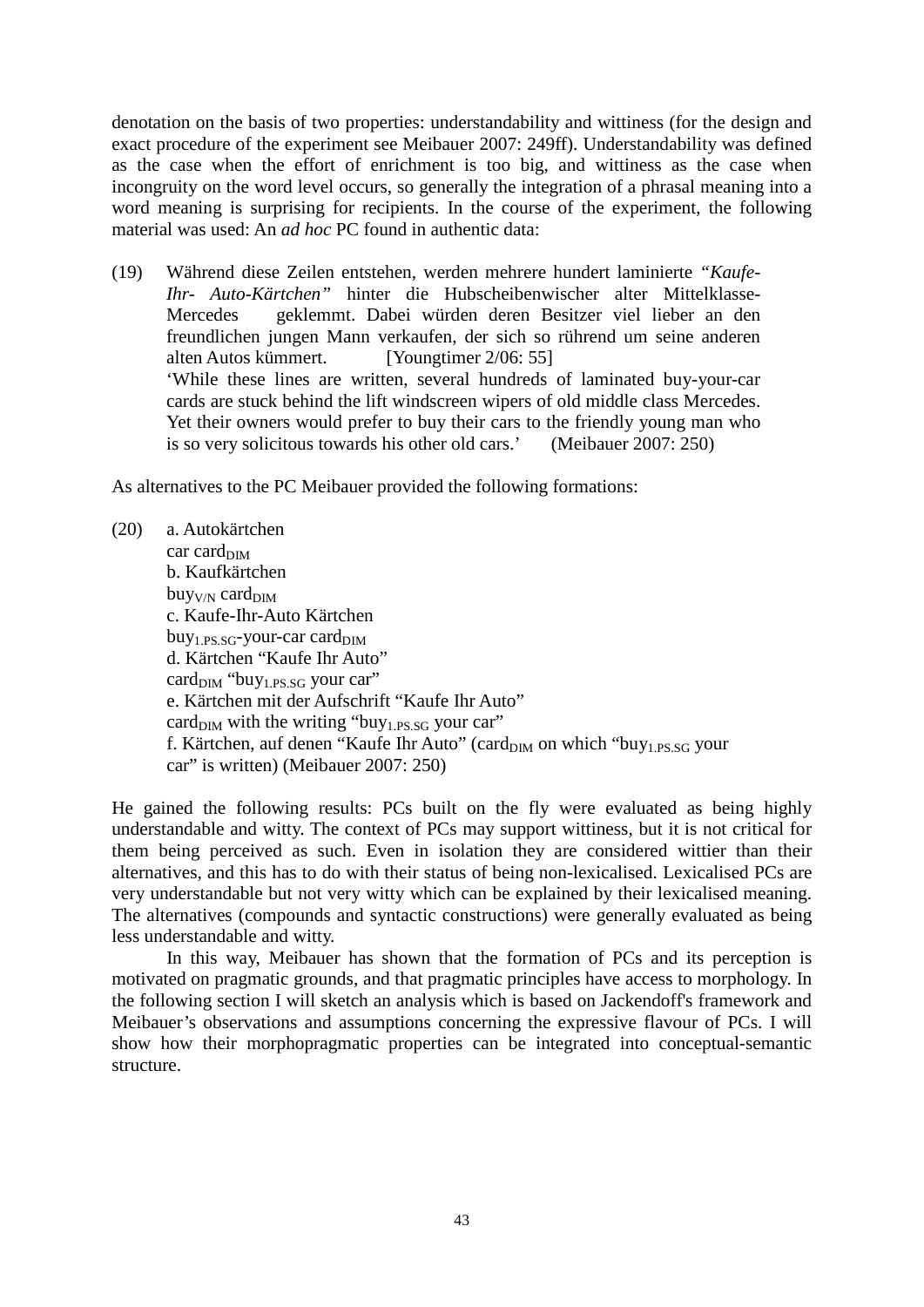## **4. Phrasal compounds in English and suggestions for a conceptual-semantic analysis**

In this section, I am going to present and discuss the data I have collected from the *BNC*. I will provide a qualitative analysis of the PCs from the BNC along the lines of Meibauer's classification discussed in the preceding section. Further, I will sketch an analysis based on the main tenets of the PA model, and more explicitly, on Jackendoff's analysis of NNCs. The morphopragmatic properties discussed in the previous section will be integrated by assuming processes of metonymic coercion*.*

# 4.1 *A qualitative analysis of phrasal compounds*

The data to be discussed was collected using the *BNCweb* via the Lancaster interface since it allows to use corpus query processor (cqp) language in a convenient way and since it also provides statistical information like the distribution of the phenomenon across categories, e.g. written, spoken, text type, age of author etc. (see also Trips, 2012). Due to technical issues, in this paper I will restrict myself to PCs where the phrasal non-head is marked by quotation marks (for a comprehensive study see Trips in preparation). Among the total of 1397 tokens about half of them (650) are of the type  $VP + N$ , i.e. PCs where the phrasal non-head contains a predicate (PC[+pred]). 694 PCs are of the type NP+N, 32 of the type AdvP+N, 15 of the type PP+N, and 6 are of the type AdjP+N. All of these types are PC[–pred] because they do not contain a predicate. Concerning the latter type (PC[–pred]) the following main patterns occur:

(21) a. a "cost per case" basis (N+prep+N) b. the "kind to hair" curlers (A+prep+N) c. a "ten to two" position (Num+prep+N) d. this "at a glance" guide (Prep+NP) e. the "language of thought" thesis  $(N+of+N)$ f. the "out of touch" policy  $(Adv+of+N)$ g. a "chicken and egg" situation (N+and+N) h. the "little and often" principle (Adv+and+Adv) i. a "before and after" basis (Prep+and+Prep)

All of the phrasal heads of this type either include some preposition (most frequently *of*) or the coordinating conjunctions *and* or less often, *or*. Most frequently nouns are linked with nouns by prepositions or conjunctions, but items of the word categories adjective, numeral, preposition or adverb can also occur. Concerning the latter type (PC[+pred]) the following main patterns occur:

(22) a. a "work or starve" philosophy (conjoined verbs) b. the "pay now, go later" schemes (list of VPs separated by comma) c. that "powdering my nose" act (transitive verb with object) d. a "let's get a sunlounger and lie on the sand" sort (whole conjoined VPs) e. this "Steffi is Great" attitude (copula construction) f. the "I knew as much" smirk (whole sentence introduced by subject pronoun) g. the "Whoops, sorry, we forgot you" Oscars (whole sentence introduced by interjection)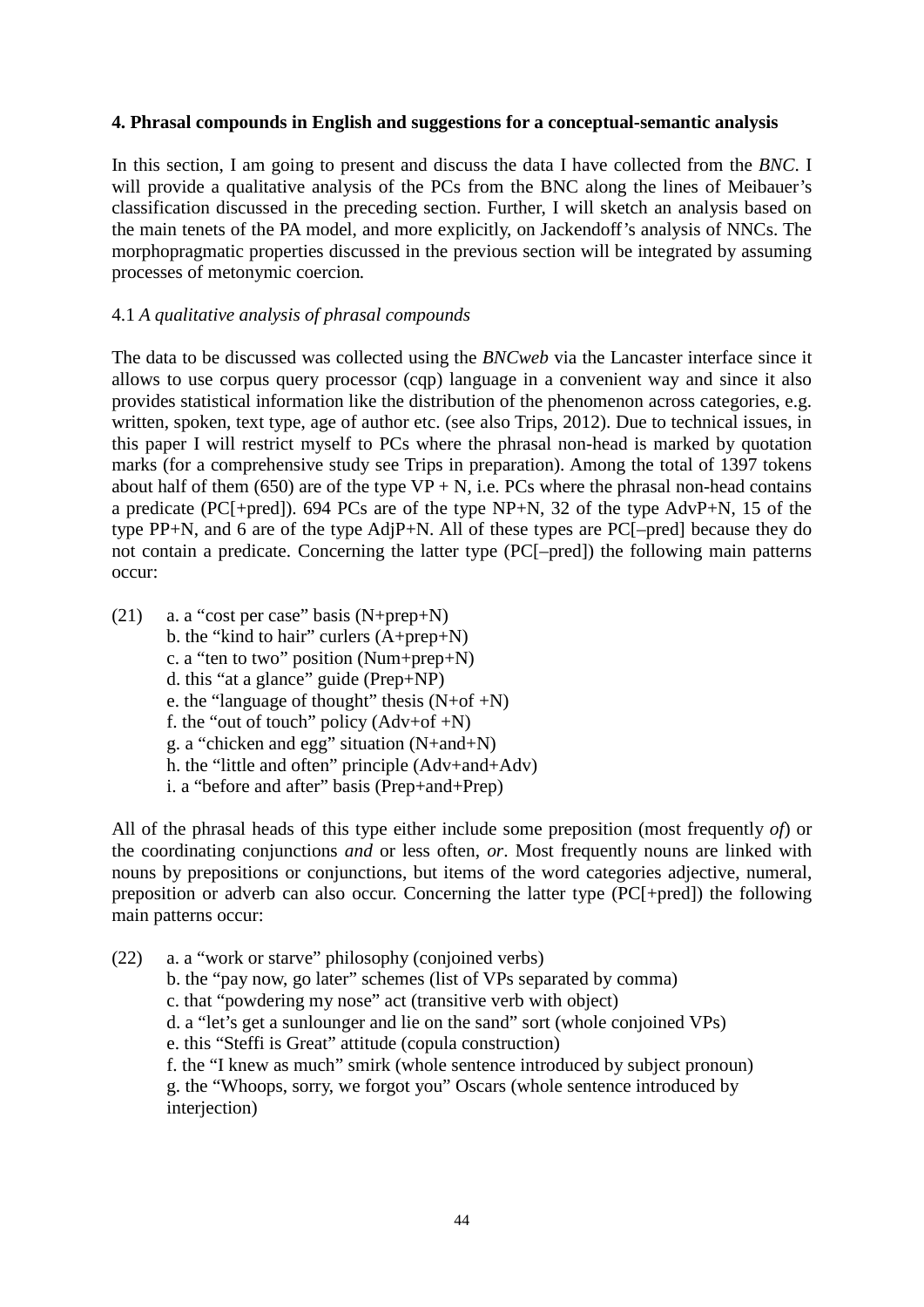h. that "I'll ask my parents" line (whole sentence containing modal and lexical verb)

i. the "why should it happen to me?" variety (question as non-head)

j. a "Weather hot, cricket wonderful" postcard (sentence with elided verb)

From these examples we see that a wide variety of phrasal non-heads including a predicate occur: all types of verbs with morphological inflection, the elision of verbs, verbs with their arguments and with adjuncts. Further, we find different sentence types, for example, declarative main clauses, questions, and sentences introduced by interjections as in authentic speech produced on the fly. Especially the latter pattern is proof for non-lexicalised phrases as non-heads although in the corpus quite a number of PCs with lexicalised phrases occur as well like *a "have a nice day" culture* (quotation) or *the "snake in the tunnel" scheme* (idiom; for a classification of fixed expressions see Jackendoff 1991). In the following I will not discuss the lexicalised type in further detail since from a theoretical point of view it is the non-lexicalised type which is much more interesting. Thus, I will focus on PCs illustrated by the examples in (22).

## 4.2 *Suggestions for a conceptual-semantic analysis*

In section 3 Meibauer's conceptual-semantic classification of the heads of PCs was introduced. I applied these to my data from the BNC to put its validity to the test, and to identify similarities between the two languages. The result is given in the table below (nonexhaustive):

| <b>INDIVIDUAL</b>        | variety, category, brigade, community, people, writer,          |
|--------------------------|-----------------------------------------------------------------|
|                          | attorney, team, guardian, author, searcher, teenager,           |
|                          | theorists, Greek-Cypriot, type, group, man, wife, whiner,       |
|                          | watchdog, starfish, sir, searcher, psychologist, guru           |
|                          | prisoner, player, person, junior, guru, gang, foe, fan, expert, |
|                          | crew, corporation, coalition, candidate, campaigner, party      |
| <b>PROPERTY</b>          | image, quality, style, look, smirk, nature, feeling, touch,     |
|                          | sensuality, quality, power, face                                |
| <b>CONCEPTUAL ENTITY</b> | idea, approach, regime, experience, theory, basis, principle    |
| <b>ATTITUDE</b>          | philosophy, attitude, line, position, policy, ideology,         |
|                          | syndrome, viewpoint, vein, standpoint, statement, thesis        |
| <b>ACTION</b>            | act, routine, tactics, strategy, scheme, campaign,              |
|                          | smokescreen, action, activity, event, exhibition,               |
|                          | programme, conference, lunch, situation                         |
| UTTERANCE.               | argument, message, gesture, story, speech, song, phrase,        |
| <b>MEDIUM CONVEYING</b>  | sound, chant, response, record, slogan, comment, report,        |
| <b>UTTERANCE</b>         | refrain, proverb, sign, sticker, postcard, newspaper, banner,   |
|                          | button, reader, book, letter, prospectus, chapter, section,     |
|                          | album, LP, column, T-shirt, magazine, leaflet, guide,           |
|                          | command, card, rhetoric, riddle, question, error, appeal        |
|                          | compilation, tag, box                                           |
| <b>TIME</b>              | heyday, holiday, day, session, time, era, moment, episode,      |
|                          | phase, week(end), period, stage                                 |
| <b>THING</b>             | jacket, Oscar, machine, sweetener, curlers                      |

Table 1 *Conceptual semantic classification of the heads of PCs*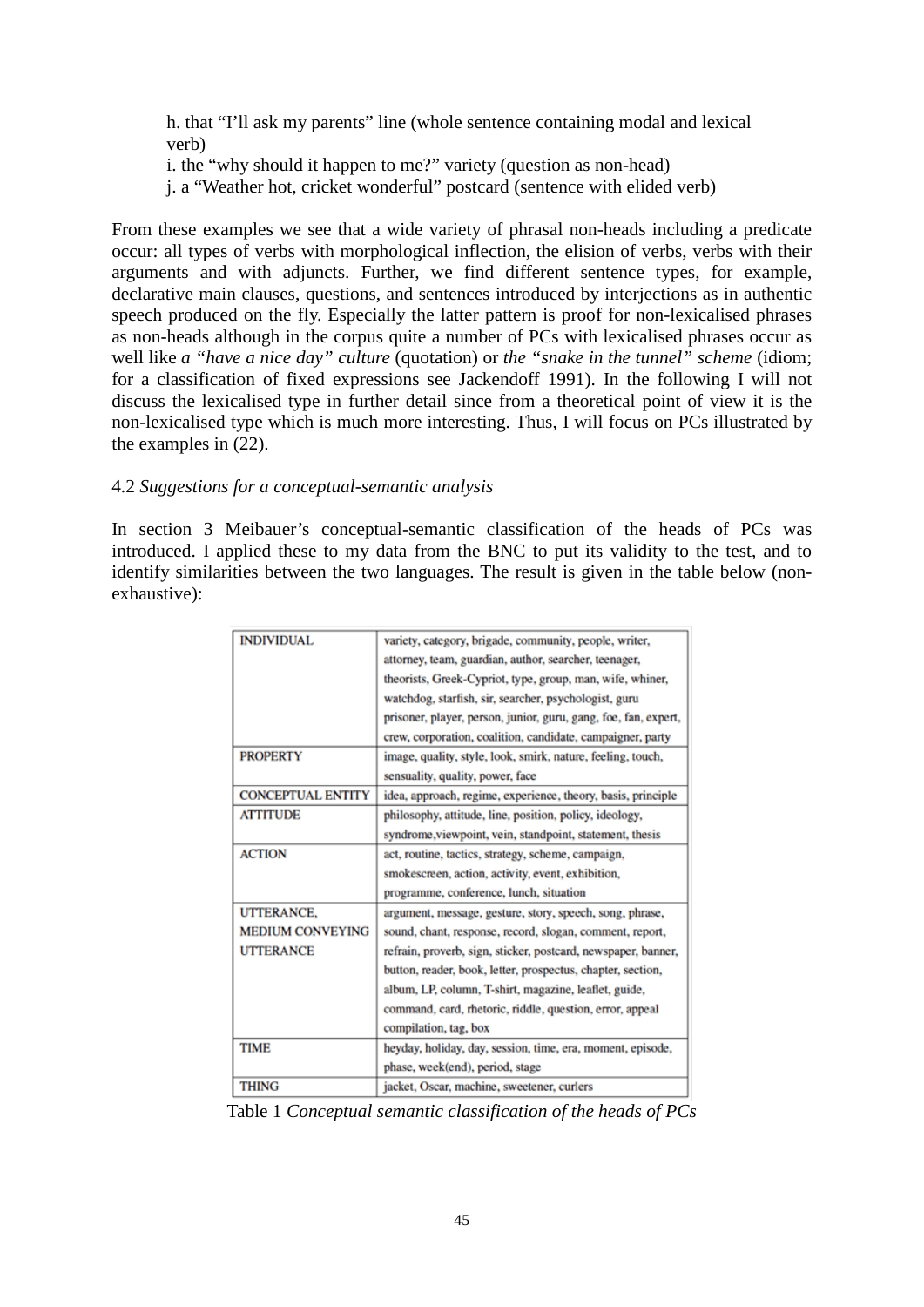In (23) examples for each of the semantic concepts of the semantic head for both types of PCs are provided: for the type PC[+pred] (indicated by (i)) and the type PC[–pred] (indicated by  $(ii)$ :

## (23) a. INDIVIDUAL

(i) We are left with the fun loving (overgrown kids) and *the "I am not going to miss out on the fun" brigade*. (HP6 1079)

(ii) According to different versions, [...] Adolf Wagner, and *the "blood and soil" guru* of Nazi agricultural policy Walther Darré, had been arrested for complicity in Hess's "treason", and some of them already shot. (ADD 143) b. PROPERTY

(i) Martinho was watching, with *that "I 've got nothing to do with this" look* that he put on when he'd fucked things up good. (H9N 1983)

(ii) The couples frequently face each other looking into each other's faces and appear to crouch over their feet slightly which emphasises *the "down to earth" quality* as most steps appear to go down into and not out of the ground. (A12 1627) c. CONCEPTUAL ENTITY

(i) Please try to avoid *the "does he take sugar?" approach*, ask the person in the chair directly "Would you like a push?" rather than ask their companion if they have one. (CHK 1298)

(ii) Certain types of contracts will be negotiated on *a "cost per case" basis*. (A10 1383)

d. ATTITUDE

(i) He claimed that he was sick of *this "Steffi is Great" attitude* and he accused you of showing favour towards Steffi. (A0V 485)

(ii) For, paradoxically enough, it is *the "language of thought" thesis* which is closer to the layman's intuitions about thinking. (A0T 354)

e. ACTION

(i) They can't fool me with *that "powdering my nose" act*. (A0D 1728) (ii) There used to be *a "chicken and egg" situation* that complicated the provision of appropriate services for ethnic minority elderly people. (CGD 645) f. UTTERANCE

(i) If you are being pressurised by someone, use this tactic; it 's *the "I'm just looking, thank you"* or *the "I 'll go away and think about it" response* to the pushy salesperson. (CEF 1025)

(ii) The uniform group of objects that the programmer has when using an object-oriented model, also reduces the sting of *the "elegance and simplicity" argument* used against the proponents of semantic data modelling. (HRK 1727) g. MEDIUM CONVEYING UTTERANCE

(i) FREED from a lift in his Harare hotel, the Bearded Wonder sends us *a "Weather hot, cricket wonderful" postcard* from Zimbabwe. (K52 2291)

(ii) READING *the "Girls with a view" letter* criticizing men who are less than perfect wearing shorts in the present warm weather, saddened me. (K4L 432) h. TIME

(i) Radio brought the main news from the outside world; nuclear tests in the Pacific, civil rights marches in America, the coronation of Queen Elizabeth and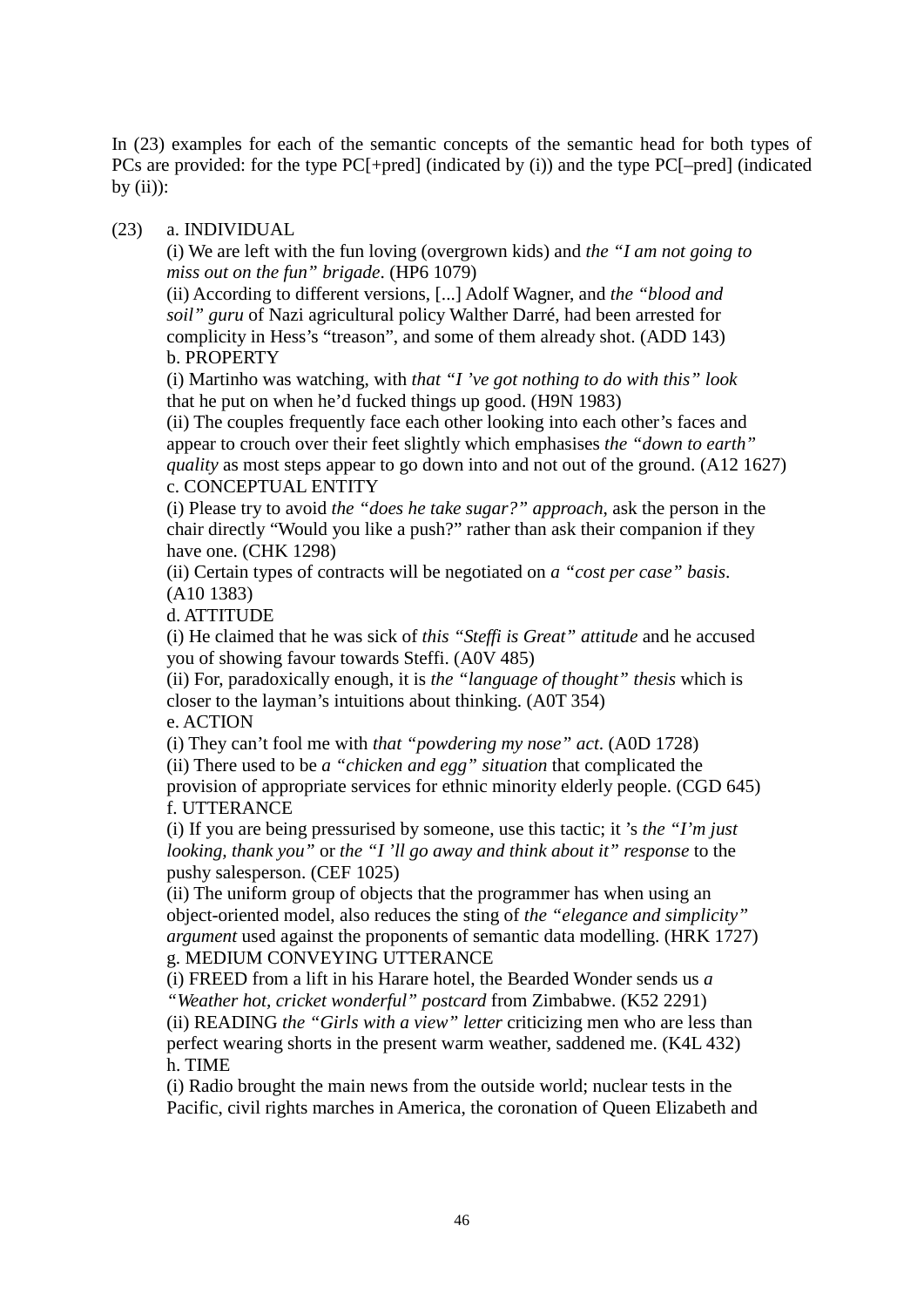*the "never had it so good" era* in Britain. (H7E 1024) (ii) Many thanks to everyone who helped to make *the "Fitness for Fun" session* at Crystal Palace such a great success. (HX8 692) i. THING (i) Most eventually got honorary Lifetime Achievement Awards – alias *the "Whoops, sorry, we forgot you" Oscars*, or even "Whoops, sorry, we didn't know you were still around", as happened to Sophia Loren in January, thirty years after she won Best Actress for Two Women. (ABS 2601) (ii) To use *these "kind to hair" curlers*, simply twist a section of hair around each curler, bend the plastic antennae across the hair to hold it firmly in place and dry as normal. (CDJ 762)

Generally, Meibauer's conceptual-semantic classification can well be applied to the English PCs, although I added another category which expresses a conceptual entity. Overall, the English PCs are very similar to Meibauer's German PCs which is not very surprising since both languages exhibit the same types of non-phrasal compounds with a right-hand head. Concerning the frequency of occurrence of the different conceptual-semantic classes PCs expressing an attitude, an utterance, and a medium conveying utterance are much more frequent than those expressing an individual, a property or thing (see Table 1).

Next, we will take a closer look at the two types of PCs. Concerning PC [+pred], the non-heads of all examples labelled with (i) in (23) are sentences, they contain a proposition which is based on truth values. According to Jackendoff one of the basic functions can fill out F in NNCs (see section 2). In the following, instead of using F I will use the variable R(elation) which is the standard way of notating the relation between the meaning of  $N_1$  and  $N_2$  in compounds. The one which seems to come closest to the semantics of the PCs is BE (Y,X) meaning 'Y is (also) an X' since it is based on a predication relation. The examples Jackendoff gives for this relation are

(24) a. boy king (dvandva compound) b. witch doctor (objects which are a mixture of  $N_1$  and  $N_2$ ) c. tractor-trailer (objects composed of  $N_1$  and  $N_2$ ) (Jackendoff 2010a: 437f)

Comparing these examples with the PCs from the BNC reveals, however, that the relation is not the same, i.e. the PC *the "Steffi is Great" attitude* does not denote '"Steffi is Great" is an attitude'. The same applies to the basic function KIND  $(X, Y)$  which denotes a relation among kinds. So whereas it is true that 'a puppy is a kind of dog' (*puppy dog*) this relation does not hold for the PC *the "Steffi is Great" attitude*: it is not true that "'Steffi is Great" is a kind of attitude'. If we went through all the examples given for PC [+pred] in (23) and tried to apply Jackendoff's basic functions we would come to the conclusion that none of these really hold for this type of PC. To understand why this is the case, we have to compare an NNC with a PC in general terms: as mentioned above, the former type is based on  $R(X_1, Y_2)$  which yields the meaning of  $[N_1N_2]$ . What is crucial is that R is underspecified, i.e. the variability of constituent meaning and a number of possible relations within the compound causes ambiguity (see section 1 and e.g. Fanselow 1981, Meyer 1993, Jackendoff 2010a calls this property promiscuity and suggest a slightly different definition), which is generally resolved by the context, world knowledge or inferencing. Based on these assumptions, an NNC like *puppy dog* could be interpreted according to the KIND relation but it could also be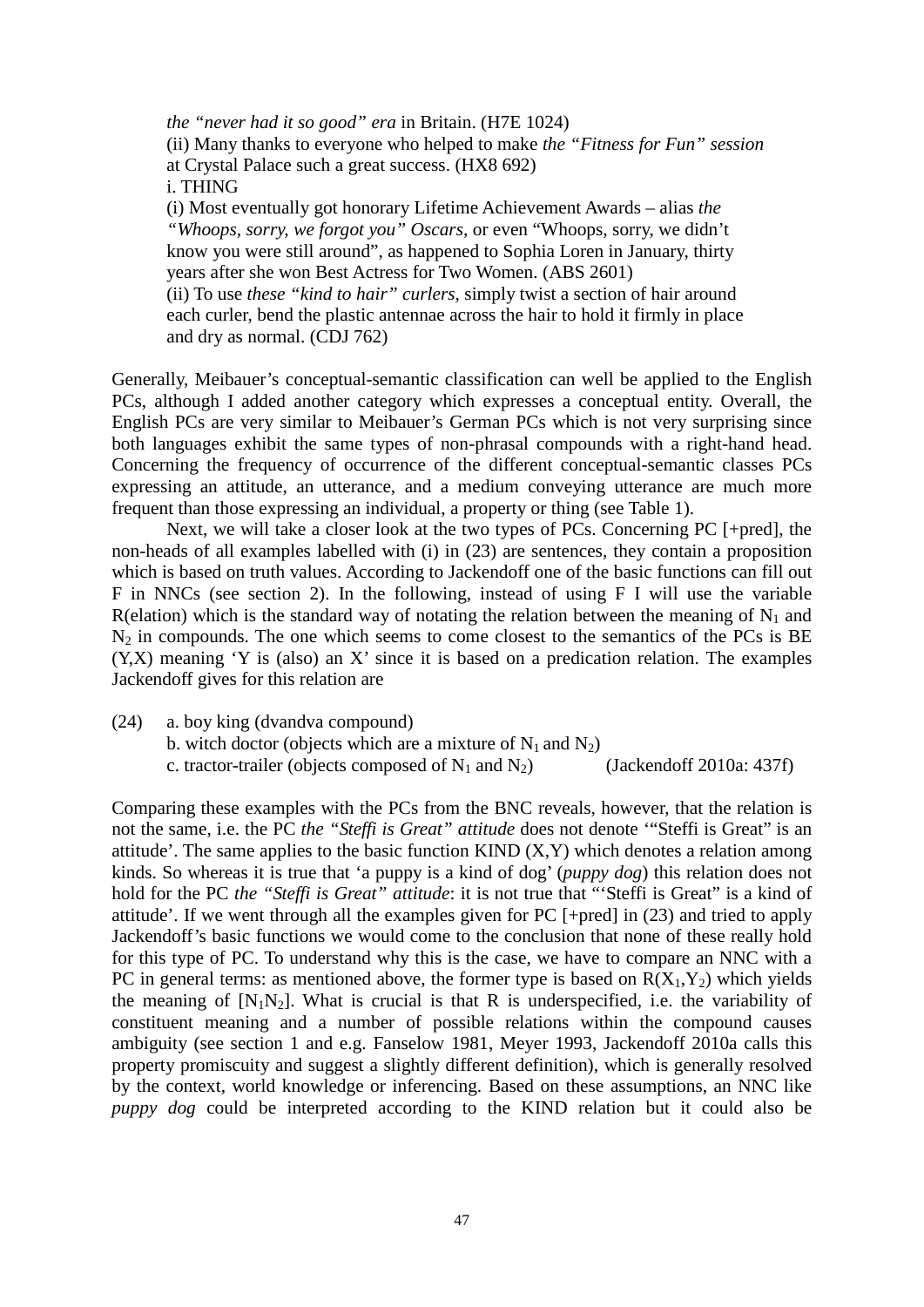interpreted as for example "a dog who eats puppies". Although the type PC[+pred] is an instance of compounding, it does not share the property of underspecification with nonphrasal compounds: in the PC *the "Steffi is Great" attitude* the relationship between the phrasal non-head and the non-phrasal head is clearly defined, namely that "Steffi is Great" is an utterance which expresses an attitude. This applies to all other PCs of the type PC[+pred].

A confirmation of this claim can be seen in the results of Meibauer's experiment discussed in section 3. He took this property of compounds into account and investigated PCs in isolation and in context. He found that for his informants there was no significant difference in interpretation, in both cases they were evaluated as informative, understandable and witty. For NNCs however, a clear contrast could be observed, in isolation they were less understandable than in context.

Resulting from what was said so far, I suggest that the type PC[+pred] is based on the predication relation IS-INSTANCE-OF (Jackendoff 2010a: 13) rather than on  $R(X_1, Y_2)$ . PCs of the type PC[–pred] (all the cases in (23) labelled (ii)) are not based on this relation but actually behave like NNCs although they have a phrasal non-head. An example like Lieber's *"Charles and Di" syndrome* (see (5) above) which contains a phrasal head in the form of the coordinated proper nouns *Charles* and *Di* is as underspecified as the NNC variant *Charles syndrome* (or *Di syndrome*, respectively). The former could have a number of interpretations, for example, 'a syndrome named after Charles', 'a syndrome of Charles', 'a syndrome occurring when Charles is around', etc., and this also applies to the PC *"the Charles and Di" syndrome*. The only thing specified is that there is a relation between *Charles and Di* and *syndrome,* but what that relation is, is not clear. World knowledge, inferencing and the context will resolve the prevalent ambiguity just as it does in NNCs. In other cases where the phrase has a lexicalised meaning as in *a "chicken and egg" situation* ('unresolvable problem of the first cause'; OED online), the phrase does not have the properties of a transparent syntactic phrase, and if remodelled as an NNC, we would have the same effect as with *the "Charles and Di" syndrome* (what is the meaning of *a chicken situation* or *an egg situation*?). Phrasal non-heads like NPs, APs, PPs and AdvPs determine the head like nonphrasal heads in NNCs (and other types like A+N etc.) and are part of the underspecified relation between non-head and head. Moreover, parts of these phrases can be omitted as shown above, which is not possible with PCs of the type PC[+pred]. So it seems that it is not the phrasal structure of PCs which is critical for an adequate interpretation but their conceptual-semantic properties.

Under these assumptions, I suggest the following classification of PCs: PCs fall into two classes, either they are of the type [+pred] or [–pred]. If they contain a predicate in the phrasal non-head, they are based on the IS-A relation which is specified. Based on this conceptual structure, two subtypes must be distinguished: a) the type where the utterance refers to the concept of THING, i.e. it has a nominal referent, and b) the type where the utterance refers to the concept of EVENTUALITY (cf. Varzi, 2002), i.e. its referent is a situation (an act or a state). In both cases the relation is specified in the sense that the phrasal non-head is an utterance which then may undergo metonymic coercion either from utterance to thing or from utterance to eventuality. In line with standard assumptions of Cognitive Grammar, I assume that metonymy is a conceptual phenomenon which can be defined along the following lines (Panther and Thornburg 2007: 242):

(25) a. Conceptual metonymy is a cognitive process where a source content provides access to a target content within one cognitive domain.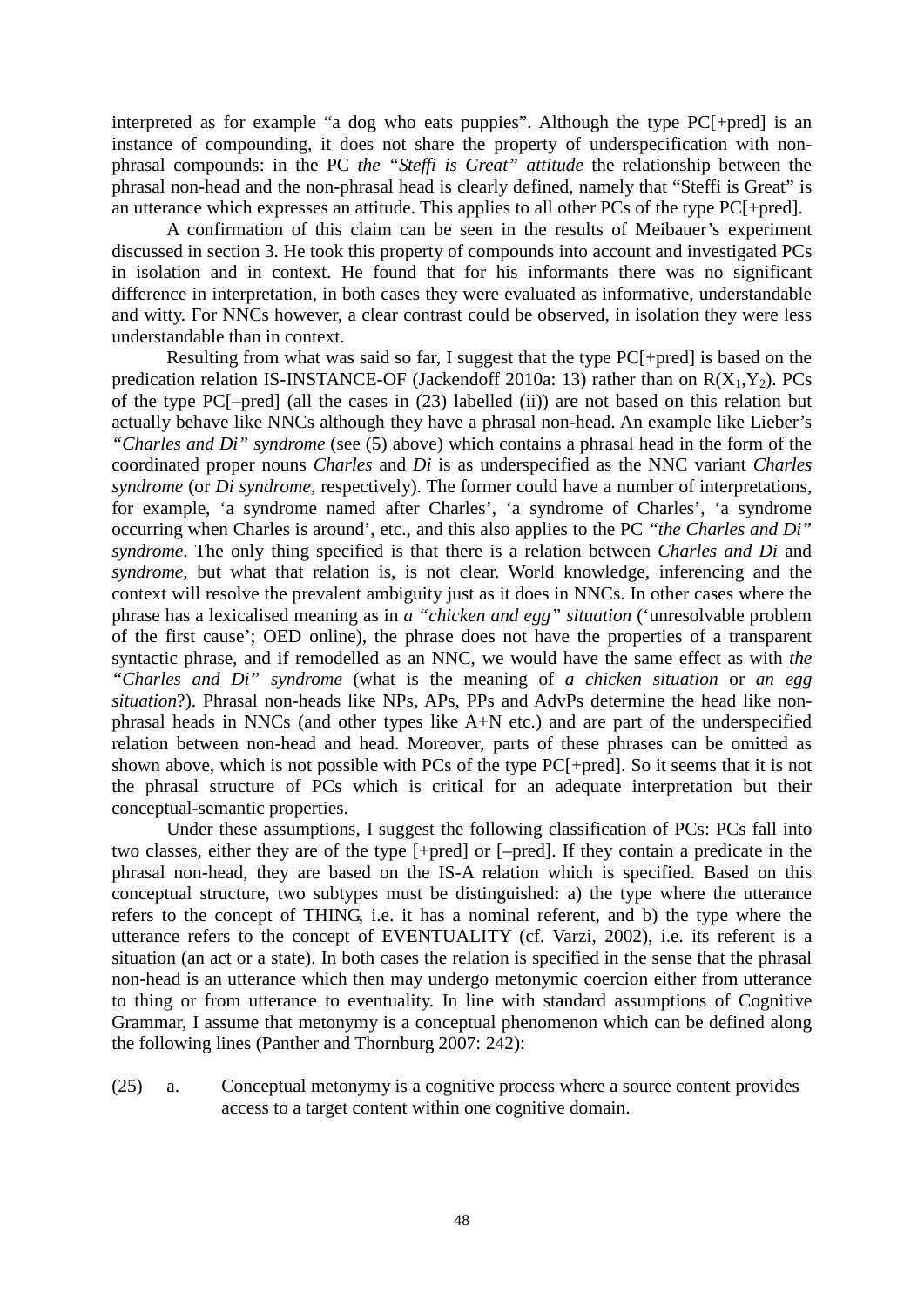- b. The relation between source content and target content is contingent (conceptually nonnecessary), i.e., in principle defeasible.
- c. The target content is foregrounded, and the source content is back-grounded.
- d. The strength of the metonymic link between source and target content may vary depending, among other things, on the conceptual distance between source and target and the salience of the metonymic source.

Type a) PCs differ from type b) PCs in that the former type refers to the cognitive domain of  $THINGS<sup>4</sup>$  $THINGS<sup>4</sup>$  $THINGS<sup>4</sup>$  and almost always shows type mismatches which are resolved by metonymic coercion whereas the latter type refers to the cognitive domain of EVENT(UALITIES) and shows only one metonymic coercion. As concerns the former type, the only exception here are heads of the type UTTERANCE like *response*, *argument*, etc. (see Table 1) where the relation between source and target content is direct, i.e., it can be expressed as '"I'll go away and think about it" is a response'. In all other cases of this type the relation between source and target content is indirect and therefore more complex because apart from the relation IS-INSTANCE-OF a further instance of metonymic coercion is involved since otherwise the meaning of the non-head and the head could not link up semantically.

For example, for a PC of type a) like *a "Weather, hot, cricket wonderful" postcard* we assume "Weather, hot, cricket wonderful" is an instance of an utterance which is somehow linked to a postcard. The meaning of postcard denotes that it is a medium on which something can be written, but the phrase "Weather hot, cricket wonderful" evokes a prototypical situation where postcards with exactly that content are written, and this association is based on world knowledge. For a PC of type b) like *this "Steffi is Great" attitude* the speaker/writer producing this PC somehow connects "Steffi is Great" with an attitude. Again, since the relation between the non-head and head is not direct, the hearer/reader has to use his or her world knowledge to find a situation in which it is typical to express an attitude with exactly this utterance. The hearer/reader has to type shift the utterance to an attitude which is an instance of a (psychological) state (for the notion of type shift see Pustejovsky 1995, ch. 7).

For illustration purposes, we will take a closer look at the interpretation of another PC [+pred]: *this "powdering my nose" act*. Again, the speaker/writer somehow links the utterance "powdering my nose" with an act, and this requires a situation or cognitive domain where powdering one's nose is seen as being typical for that situation. The hearer/reader has to use his or her world knowledge to link the meanings of the phrasal non-head and head, and in this case a type shift from utterance to EVENT(UALITIES) occurs. In this case and in other cases, the utterance refers to a situation which is seen as being typical. In the latter case it refers to an act seen as a stereotype, i.e., the phrase is used as periphrasis to refer to a salient, lexicalised piece of information in one cognitive domain, which may even lead to using it as a euphemism (or subterfuge):

(26) I'll use your bathroom. To powder my nose, as nice girls say. (L. P. Davies What did I do Tomorrow? 1972: 72; OED online)

In almost all of the cases discussed so far, metonymic coercions explain the intended interpretation of these type of PCs which includes their processing on the part of the recipients. At this point it must be pointed out that metonymic coercion is not an "anything goes" mechanism. On the contrary, it is constrained since a shift from source to target content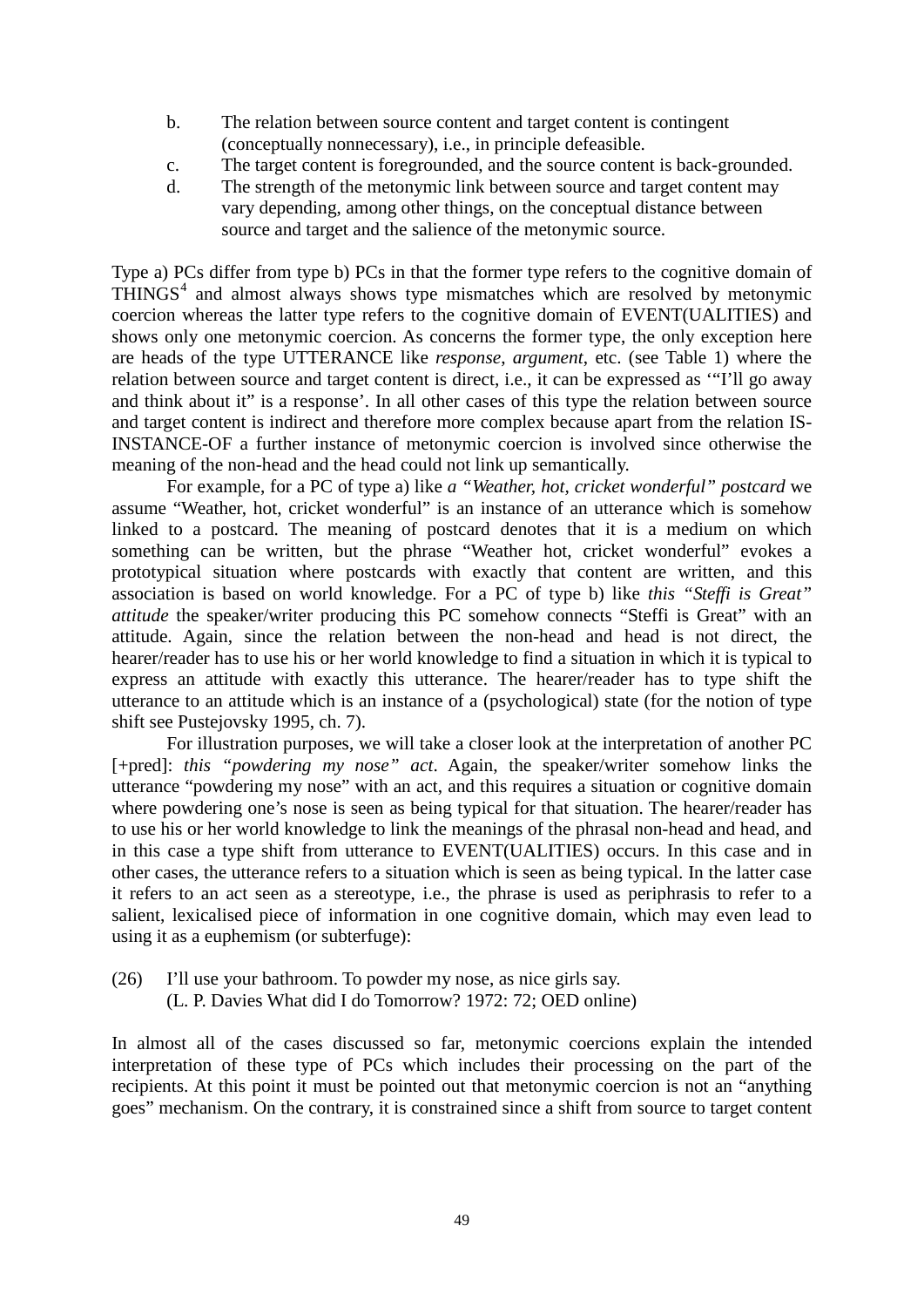is dependent on its cognitive domain. In Cognitive Grammar, cognitive domain is defined as "a coherent area of conceptualization relative to which semantic units may be characterized" (Langacker, 1987, 488). This definition of cognitive domain reflects an encyclopedic view of meaning which allows to define the scope of concepts which are relevant for characterising the meanings of linguistic units (for an overview see also Cienki 2007). If these assumptions are applied to PCs we can understand how they are interpreted by the speaker/hearer and that metonymic coercions are restricted by these domains.<sup>[5](#page-27-4)</sup>

Coming back to the classification proposed for PCs, PC[-pred] is highly underspecified and based on the same basic functions or relations which are generally assumed for NNCs: CLASSIFY(X,Y), BE(Y,X), KIND(X,Y), SIMILAR(X,Y), etc. Either these compounds can be interpreted directly on the basis of these functions or metonymic coercion is evoked to create more distant relations. For example for the PC *a "chicken and egg" situation* a cognitive domain can be assumed where the things 'chicken' and 'egg' are prototypical participants in a cyclic situation which cannot be resolved (which of the two was there before, the chicken or the egg?). The relation of 'chicken' and 'egg' to the situation is based on the part-whole metonymy, as a unit they denote a kind of situation via the metonymic coercion from THING (in a situation) to SITUATION (EVENTUALITY). A further example of the same type would be *the "Charles and Di" syndrome* discussed above where the concept of INDIVIDUAL shows metonymic coercion to SITUATION (EVENTUALITY). Actually, most of the PCs of that type involve some metonymic coercion, which makes them resemble the PCs containing a predicate in the phrasal non-head.

Next, I would like to come back to the morphopragmatic properties of PCs and the claim that the model of PA can better account for them since the conceptual-semantic structures assumed in this model include pragmatics, or put differently, that no distinction is made between semantics and pragmatics as is generally assumed in Cognitive Grammar. We have seen that metonymic coercions play a crucial part in the interpretation of this type of compound. With others, Panther and Thornburg (2007) assume that metonymies relate to both semantic reasoning and pragmatic inferencing. They point out that

The ubiquity of metonymy can be interpreted as an indication that there is a continuum between linguistic meaning and communicative use rather than a strict division of labor between two autonomous components, semantics and pragmatics.(Panther and and Thornburg 2007; 236)

Therefore, we can conclude that it is feasible to assume that conceptual structure contains material to satisfy the pragmatics of discourse of extralinguistic context and that there is no need to assume two demarcated components of semantics and pragmatics.

Based on the observations made above, we assume that the expressive flavour of PCs results from the strength of the metonymic link between source and target content. More precisely, the more indirect a metonymic link is between the source and target content, the wittier a PC is. Coming back to the famous example of the *ham sandwich* in (13) it seems that it is the unexpectancy of the sandwich to sit at a table (or in more general terms the impossibility of an edible object to act like an animate entity), which triggers metonymic coercion. Here the conceptual distance between a person and a ham sandwich is considerable and the effect is a high degree of wittiness. Cases where no metonymic coercion occurs would therefore be perceived as being less witty. This seems to be borne out: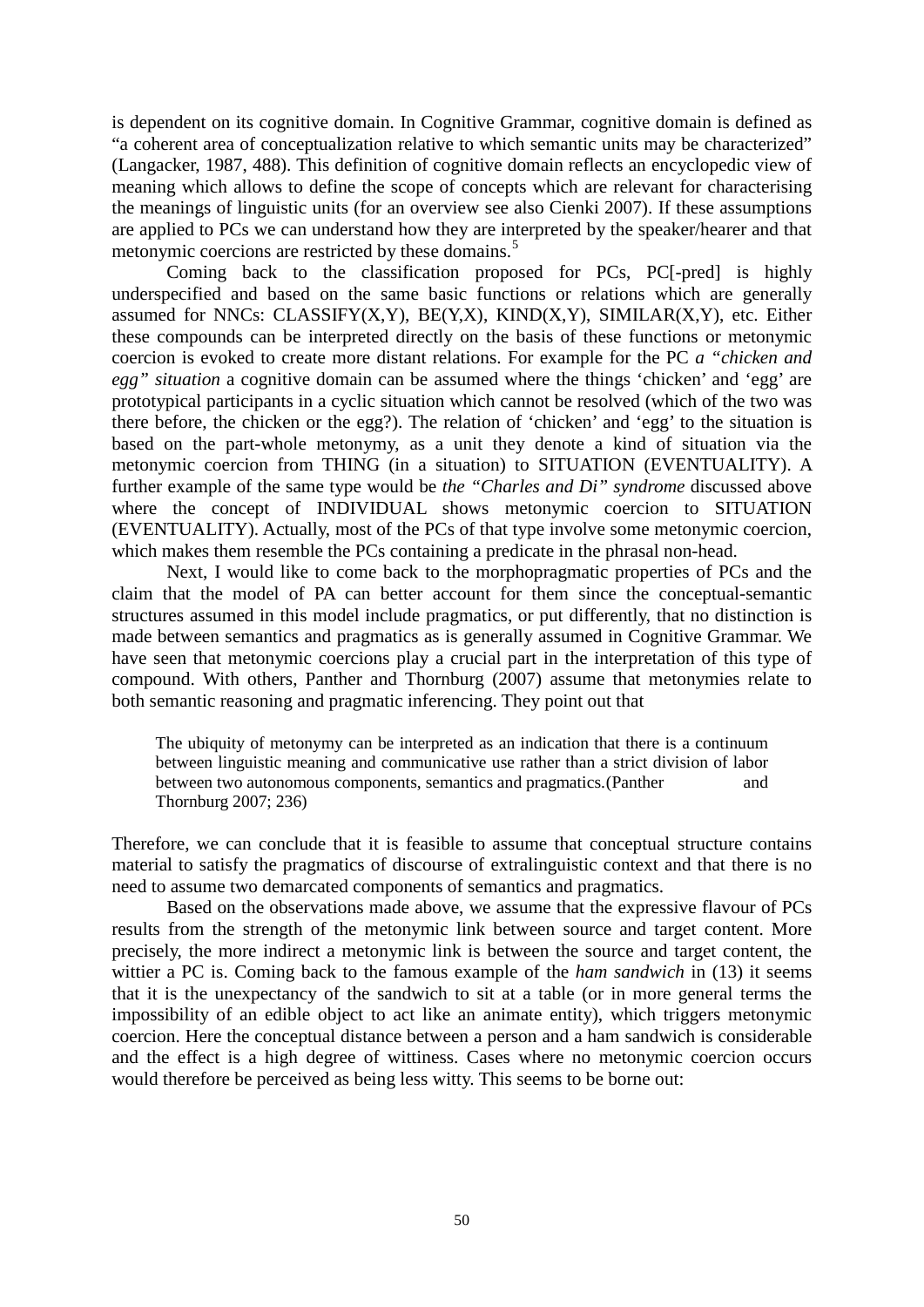(27) a. If you are being pressurised by someone, use this tactic; it's *the "I'm just looking, thank you"* or *the "I'll go away and think about it" response* to the pushy salesperson. (CEF 1025)

In this case no metonymic coercion occurs because the relation between source and target content is direct. The result is that this PC is less witty. In contrast, the PC

 b. Most eventually got honorary Lifetime Achievement Awards – alias *the "Whoops, sorry, we forgot you" Oscars*, or even "Whoops, sorry, we didn't know you were still around", as happened to Sophia Loren in January, thirty years after she won Best Actress for Two Women. (ABS 2601)

involves metonymic coercion which results in a higher degree of wittiness. These assumptions differ from Meibauer's definition of the expressivity of PCs (section 3). He claimed that enrichment and informativity (based on a conflict between Levinson's I and Q principle) on the structural level are critical for explaining this property. But perhaps it is not the structural level but the conceptual level which plays the decisive role, as has been suggested in this paper. Papafragou (1996) defines two communicative reasons for using metonymies: on the one hand metonymies cause extra processing effort which is "leveled out" by a gain in contextual effects (additional implicatures). On the other hand, the processing effort may be smaller than that for a literal expression of the metonymic sense. If we applied the latter communicative reason to Meibauer's assumptions and to the production of PCs, we assume that producing this type of compound leads to enrichment via metonymic coercion, i.e to additional contextual effects, which does not apply to the same degree to NNCs since they will always show a high level of underspecification. What we automatically gain is a maximum of informativeness, so from this point of view, it is not a conflict that arises. Although the cognitive effort is greater, it is still the most economical way to get to enriched conceptual information within a word, thus a PC will be preferred over an NNC because it is wittier (distance between target and source content) and more understandable (more enriched, more transparent). This may also be the reason why speakers/writers decide to use a PC instead of a sentence.

## **5. Phrasal compounds and the mental lexicon**

In this section, I will discuss how PCs are stored and processed in the mental lexicon. In line with Jackendoff's model of PA, I assume that a word is a long-term memory association of phonological, syntactic, and semantic features (see section 2). So the lexical entry for a word like *dog* lists a small chunk of phonology, syntax, and semantics as well as information on how these pieces of information are linked (subscripts denote parts of the features which correspond):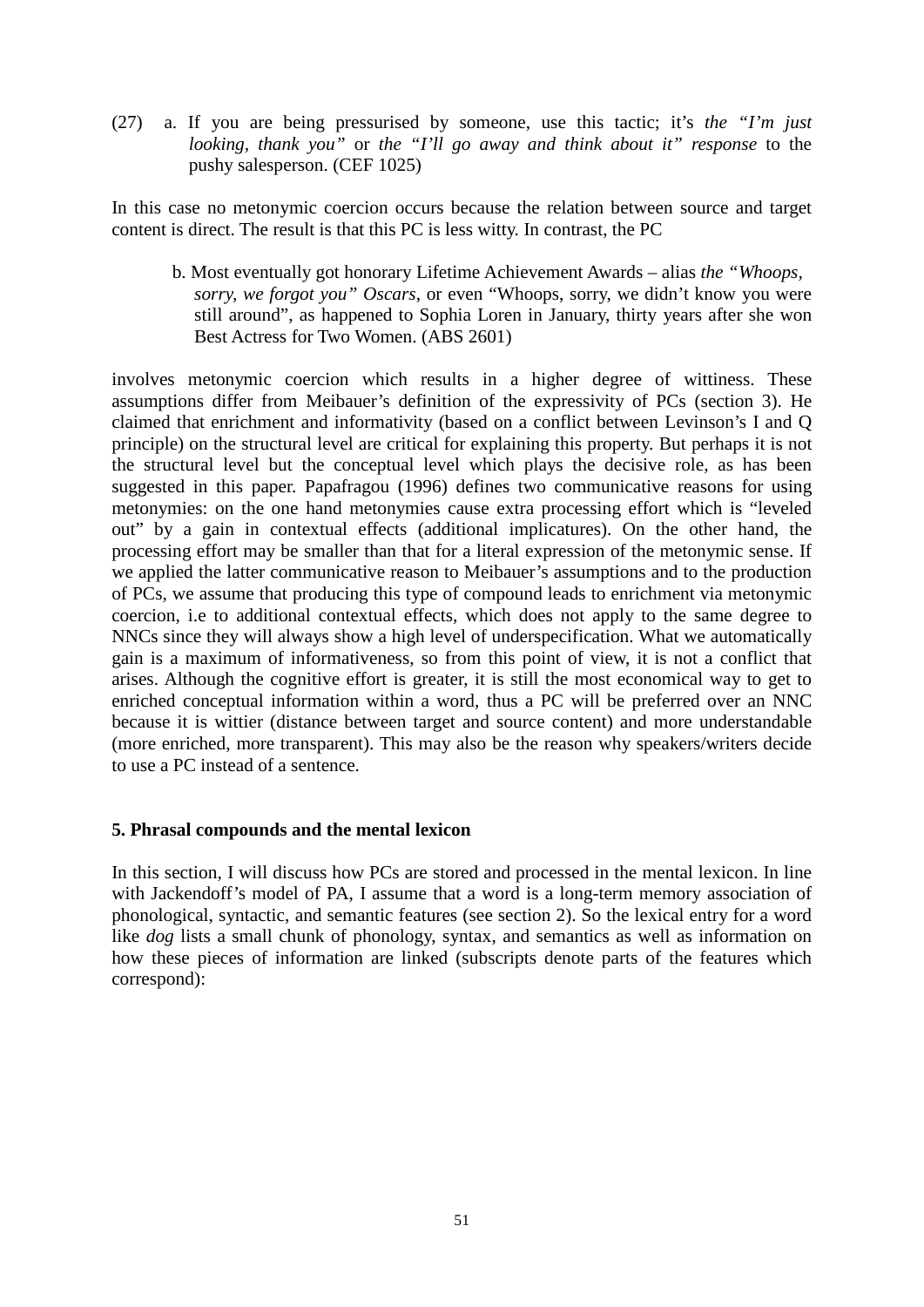[Object TYPE:DOG]. Word N sing dpg count

The same applies to NNCs with (partially) idiosyncratic meanings stored in long-term memory:

(29)

(28)



The determining principle here is the one which concatenates two nouns into a bigger noun as well as the pragmatic properties of the meanings of the words taking part in compounding. This implies that syntactic structure is not required (Jackendoff refers to these as "fossil principles" (2002: 249); see also section 1 where the notion of compounding as a protolinguistic "fossil" was mentioned). Concerning PCs we might say that they are stored in the same fashion. Although sentences produced on the fly are likely to be constructed online, they need not be: for example, while reading this paper the reader has been exposed to the PC *this "Steffi is Great" attitude* several times, so there is a chance that it has become a larger stored unit in your lexicon. This observation, which of course has been made before by many linguists, speaks against a strict lexicon-grammar distinction and sees words and rules rather as pieces of stored structure. This point of view allows for a continuum from online construction to long-term memory storage. In the PA (Jackendoff 1983, 1990, 2002, 2007, 2008, 2010b, Culicover and Jackendoff 2005), "[a] word is itself a kind of interface rule that plays a role in the composition of sentence structure" (Jackendoff 2007: 9). Thus, words like *puppy* and *puppy dog* are interface rules which mediate between the three components of language—phonology, syntax, and semantics—and due to the independence of these components, lexical entries larger than a word can be stored in long-term memory, along with idiomatic meanings, and even pieces of structure which lack inherent meanings. It is worthwhile to discuss whether PCs are located along this continuum as well; their meaning is specified, and although their phrasal non-head does not seem to be lexicalised the PC as such is processed as a whole word unit. Jackendoff's analysis of idioms might reveal further insights into this issue which is why it will be briefly discussed next.

Idioms can be defined as being fixed syntactic constructions which are composed of words already existing in the lexicon but with a meaning which cannot be predicted from the meaning of its parts. The lexical entry of one of the many idioms which exist in English, *kick the bucket*, is given in (33), (see Jackendoff 2007: 11; see also Jackendoff 1975):

52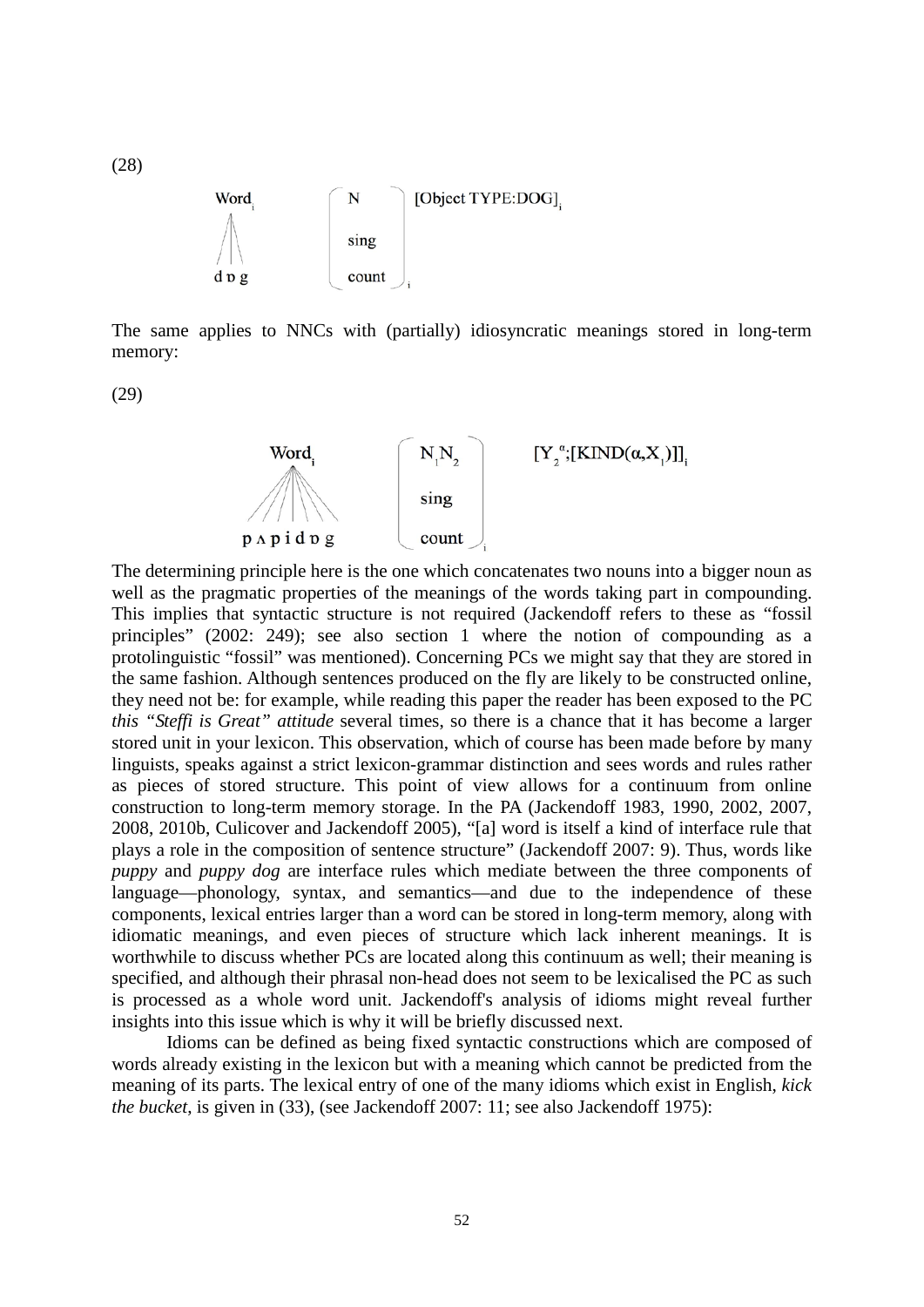

The idiom is a lexical VP with internal phonological and syntactic structure which is shown by the links (subscripts) between the phonological and the syntactic pieces of information. Crucially however, the meaning is not linked to the individual items but to the VP as a whole (subscript 10). For the discussion of PCs even more interesting are the so-called constructional idioms (Jackendoff 2002: 172ff) which include free variable positions concerning the VP. Subtypes are the *one's head off* construction, the *way* construction, the *time away* construction, and the resultative construction, formalisations of which are given in (31):

(31) a. [ VP v NP PRT]: V pro e's head off; 'V excessively' She sings her head off. b. [ VP v NP pp]: V pro e's way PP; 'go PP while/by V-ing' Bill belched his way out of the restaurant c. [ VP v np PRT]: V NP [time period] away; 'spend N PV-ing' We're twisting the night away. d. [ VP v np ap]; 'cause NP to become AP by V-ing ((with it)' Wilma watered the tulips flat. (Jackendoff, 2002, 172ff)

What these types of idioms all have in common is that although their meaning is fixed, their structure is less fixed, i.e. they are lexical items which have the potential to undergo free combination with verbs (upper case notates the idiomatised elements, lower case the freely chosen elements). The verb itself does not determine the syntactic argument structure of the VP, rather it is the construction as a whole which does, and the verb saturates a free position in the construction.

If these types of idioms are compared to the PCs we have been investigating so far, I think that the two phenomena are similar in that they are both constrained syntactically and semantically. However, they also differ in the way they are constrained. The lexical entry for the example *this "Steffi is Great" attitude* serves to illustrate this: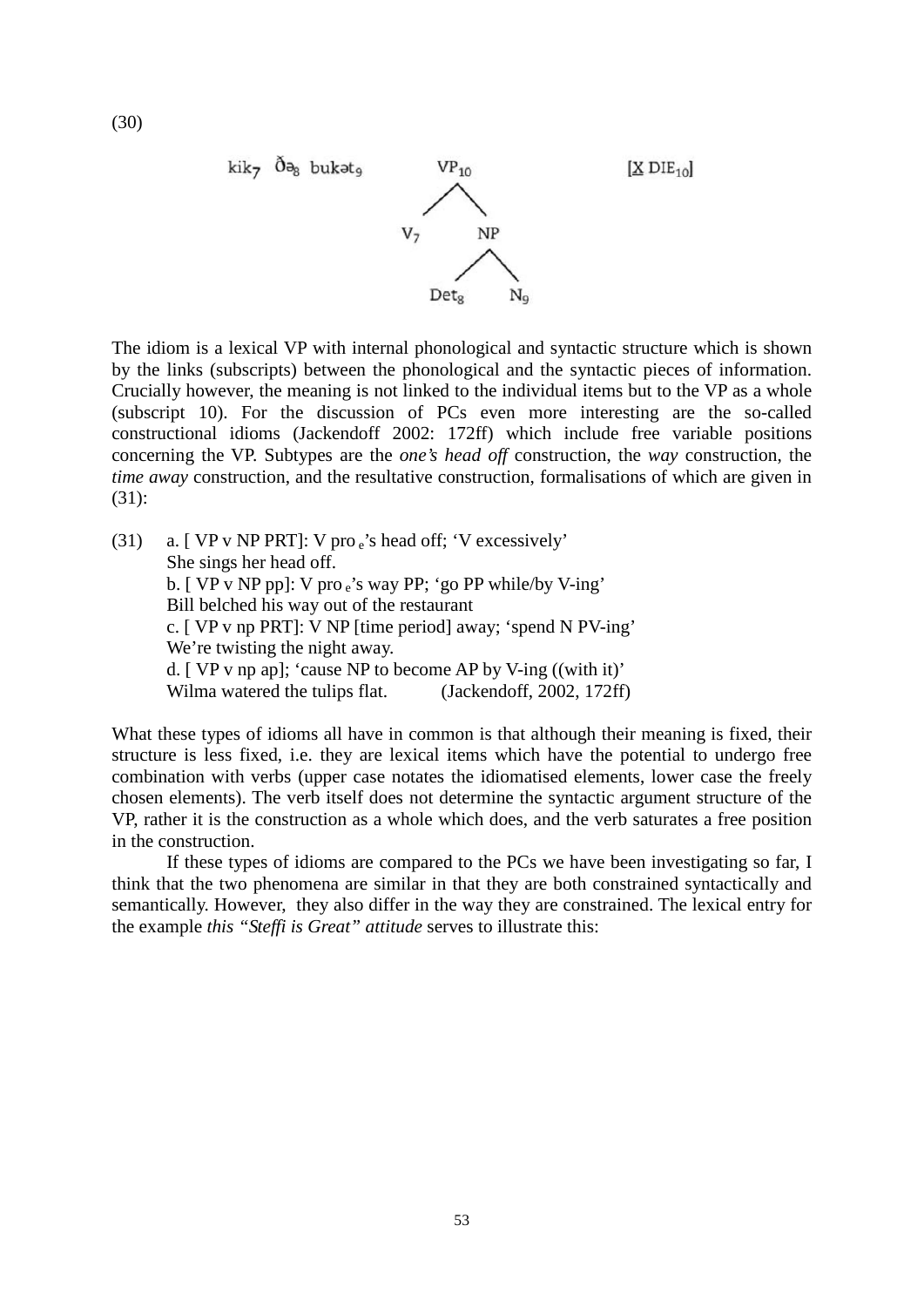

The utterance "Steffi is Great" is a fully transparent phrase with transparent links between the phonology-syntax and syntax-semantics interface. Here we see a difference between PCs and idioms since one of the defining properties of the latter is that they do not show a transparent relation between syntax and semantics (or only partly so). If a speaker/writer simply utters/writes this sentence as such, a hearer/reader will analyse it as a sentence with the semantic interpretation that "Steffi is Great" denotes a state. In the process of lexical insertion, the lexical entries are inserted onto deep phrase markers which conform to the syntactic structure of the lexical entries. But since we are dealing with full sentences here, their structures go beyond the word level and therefore they must be inserted onto a complex of deep-structure nodes. Nevertheless, they have the status of words because if a speaker/writer introduces the utterance by a determiner and concatenates it with a following noun, a hearer/reader will recognise immediately the structure of a compound because of the morphological redundancy rule which determines the properties of the lexical item:

(33)

$$
\left[\begin{array}{c} / [x][y] / \\ +N \end{array}\right] \leftrightarrow \left\{\begin{array}{c} \left[\begin{array}{c} /x/ \\ +N \\ \left[\begin{array}{c} y/ \\ +N \end{array}\right] \\ +N \end{array}\right] \end{array}\right\}
$$

At this point, the list of actually occurring NNCs is checked and since the conceptualsemantic interpretations available do not match the PC, the process of type matching (metonymic coercion) between the conceptual-semantic structure of the utterance based on the IS-A-RELATION and the head noun kicks in. This implies that the morphological redundancy rule triggers the type matching process and allows for non-head items bigger than a word. I suggest that this applies to all types of PCs discussed in this paper.

The analysis sketched here has the virtue of explaining the properties of a "marginal" type of compounding in terms of already existing rules for the general type of N+N compounding. Moreover, it parallels the analysis of idioms since speakers/hearers use already existing rules (for the idioms phrase structure rules like e.g. 'a verb followed by a noun phrase forms a verb phrase') as morphological redundancy rules. As Jackendoff (2010a: 75) points out "Since the base rules [these rules CT] can be used as redundancy rules only if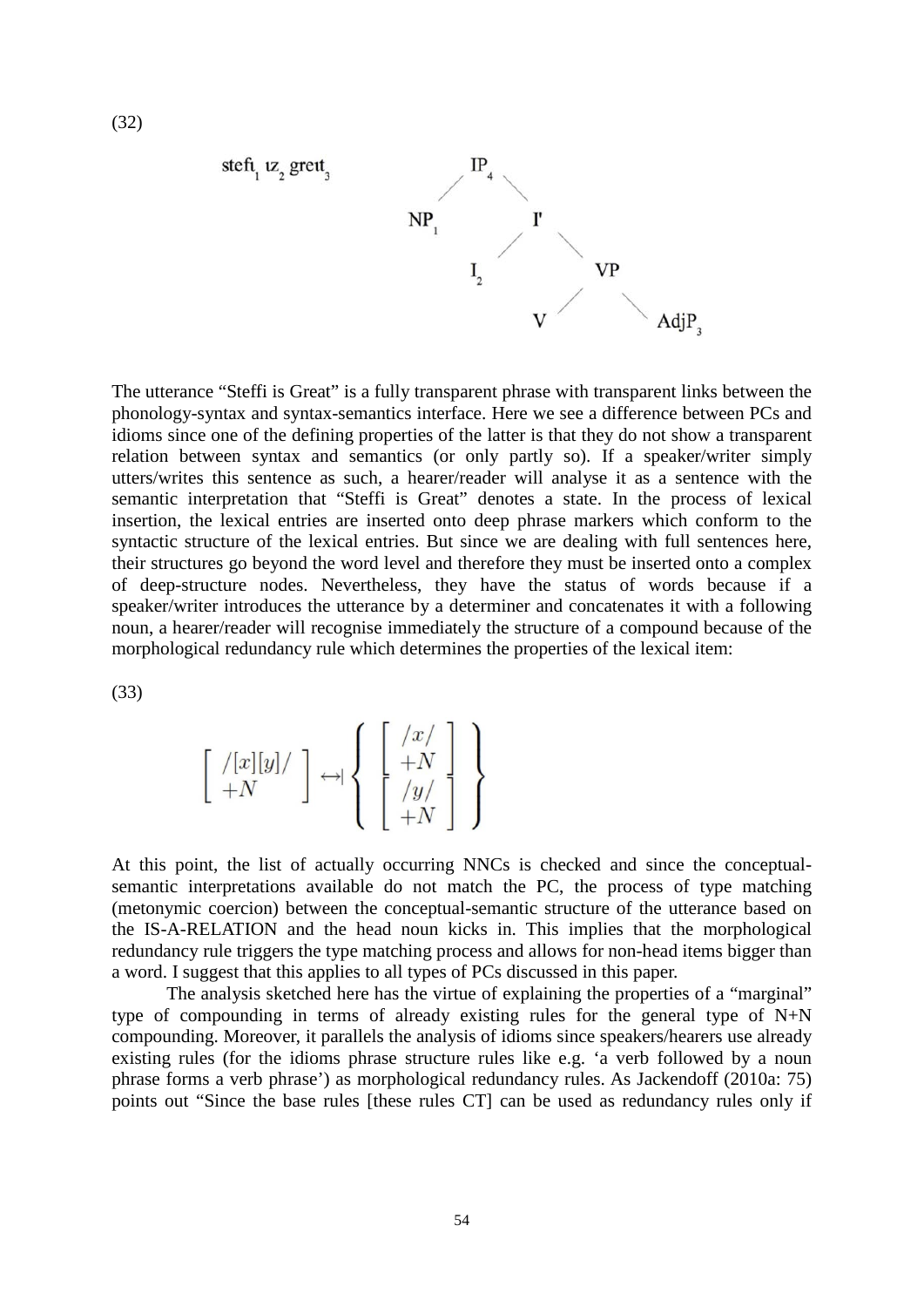lexical entries go beyond the word level, no descriptive power is added to the grammar outside the description of idioms".

Finally, I would briefly like to come back to Jackendoff's claim that compounding is a protogrammatical phenomenon which was tackled in the introduction of the paper. The two properties which motivate this assumption are the rudimentary grammatical structure of compounds and their semantic interpretation which results from a relation between the head and non-head as well as from the context in which they occur. Concerning the first property, clearly the complex phrasal non-heads cannot be defined as rudimentary grammatical structure. Especially the non-phrasal heads of PCs containing a predicate are mainly complete sentences containing a verb, showing morphological inflections, and conveying proper functions of sentences like expressing illocutionary force. In the analysis proposed, semantically these phrases are all based on the IS-A relation, which is a relation more specified than any relation between a nominal non-head and head (but not more complex). On the other hand, it was suggested that the morphological redundancy rule of  $N+N$ compounding determines the formation of both NNCs and PCs, as well as metonymic coercion which is constrained by cognitive domains. Thus, it seems that in this respect PCs are not defined syntactically and that they very much resemble NNCs. To answer the question of whether the type of PCs containing a predicate in the phrasal non-head are a protogrammatical phenomenon or not, I think the critical point is that these PCs are always based on one semantic relation—the IS-A relation—which includes a verb and syntactically surfaces as more structure.<sup>[6](#page-27-5)</sup> This also means that the underspecification of the relation between the parts in compounds is not given and that the context of these PCs is not as relevant for their interpretation as for PCs of the type [–pred] as well as for NNCs which is in line with Meibauer's (2007) findings. Therefore, the PC[+pred] type is best seen as a modern modification of the protogrammatical phenomenon of non-phrasal compounding.

#### **6. Conclusion**

In the concluding section I would like to summarise my findings and assumptions. In the paper my aim was to show that the conceptual-semantics of PCs as well as their expressive flavour determines their properties in a critical way. Since so far they have been analysed in a model which is derivational, syntactocentric and based on a strict distinction between the lexicon and grammar it is not surprising that a satisfying analysis has hitherto been lacking. I suggested that a model which assumes independent generative components where semantic, syntactic and phonological structures are built in a parallel fashion and are linked by interface rules, and where no clear lexicon-grammar distinction takes place can well account for the properties of PCs. Furthermore, since no distinction is made between semantics and pragmatics, the expressive flavour of PCs can easily explained by processes of metonymic coercion. Section 2 served to illustrate the differences between these two models: the traditional generative model, and Jackendoff's model of Parallel Architecture which were illustrated by some analyses of PCs put forward so far. In section 3 Meibauer's explanation for the morphopragmatic character of PCs was discussed. He proposed that it is defined in terms of expressivity and wittiness where expressivity results from a conflict between Levinson's (2000) I-principle and Q-principle. In PCs the phrasal non-head is more informative than any non-phrasal head in an NNC but also less expected due to the Maxim of Minimization. Section 4 presented data gained from the BNC. First, Meibauer's conceptual-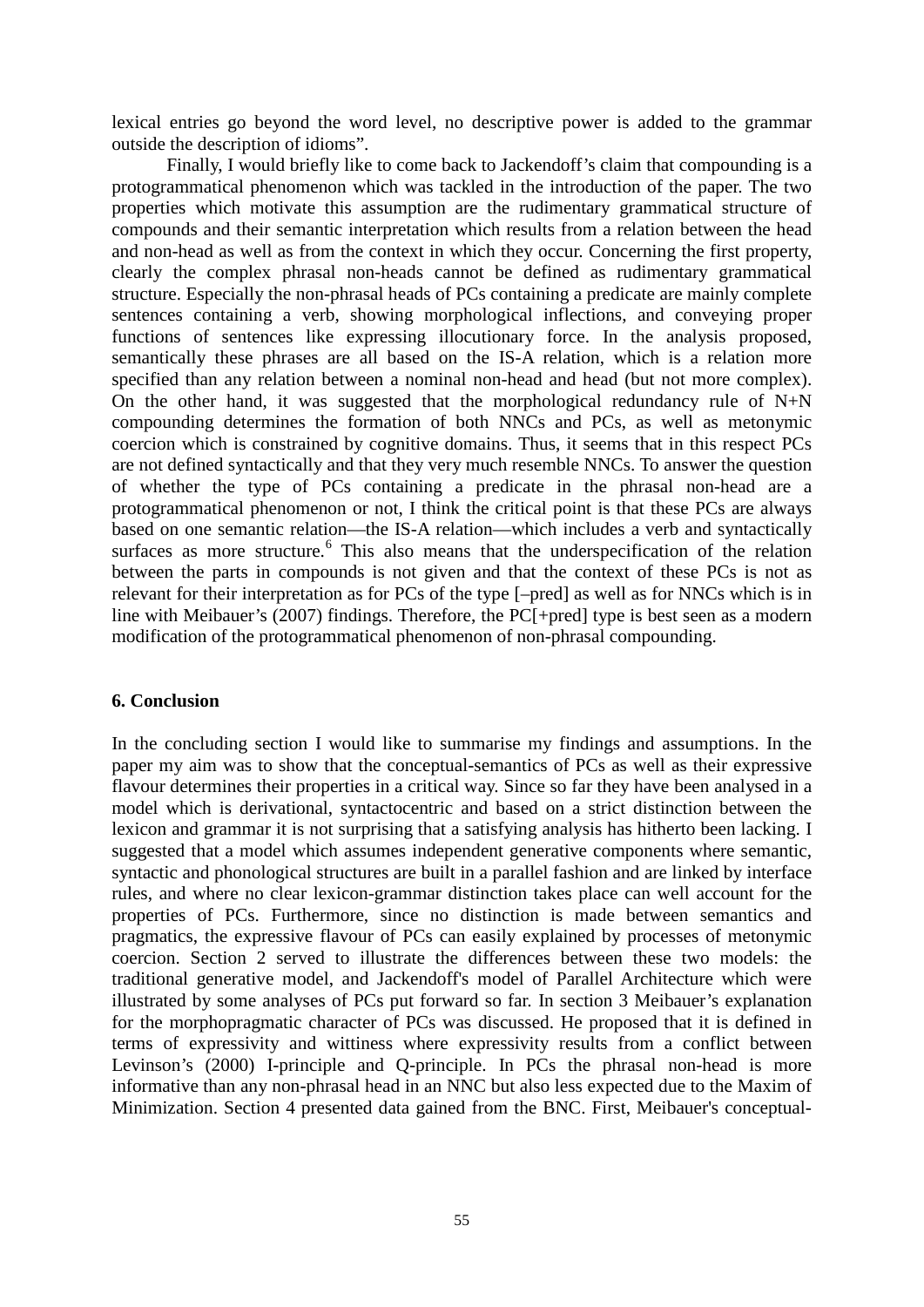semantic classification of the head of German PCs was applied to English PCs, and second, all of the PCs found were classified according to two different types: a type which contains a predicate in the phrasal nonhead (PC  $[+pred]$ ), and a type which lacks a predicate (PC  $[$ pred]). Concerning a conceptual-semantic analysis of PCs discussed in the remaining part of section 4, for the former type the IS-A relation was suggested whereas for the latter type the basic functions generally attributed to NNCs were assumed. The expressive flavour of PCs which was defined as a conflict between pragmatic principles by Meibauer was explained differently, namely by the interplay between the IS-A relation for the type of PC containing a predicate, and basic functions for the type of PC not containing a predicate, the morphological redundancy rule for NNCs, type (mis)matching and, as a result, instances of metonymic coercion. Under these assumptions, "more informative" means that the relation between the phrasal non-head and the non-phrasal head is more direct and less underspecified than the relation between a nominal non-head and a head, and that the conflict is resolved as soon as speakers/hearers interpret a PC along the lines of the morphological redundancy rule. Either a direct link can be established between the non-head and the head (see above the interpretation of the example *a "Weather hot, cricket wonderful" postcard*) or a type mismatch occurs that is resolved by metonymic coercion (e.g. *this "Steffi is great" attitude*) which is restriced by the cognitive domains in which it occurs. Thus, it was shown that Meibauer's assumptions can easily be transferred to the analysis based on Jackendoff's model of PA.

In this paper, I intended to show that it is not the phrasal structure of PCs which is critical for an adequate analysis but their conceptual-semantic properties as well as morphological rules. Since syntax does not play a decisive role and there is no strict lexicongrammar distinction, constraints like the No Phrase constraint cannot be evoked. I think that the empirical and theoretical investigation of this phenomenon has shown that generally other models than the traditional generative one should be taken into account as well when investigating morphological phenomena (building new lexemes) since only then do we get further insights into the nature of morphology, and the architecture of grammar.

#### **Notes**

- 1 In the following I will refer to the 2010 version of this paper which Jackendoff published as an expanded and revised version in his book *Meaning and the Lexicon* ("The Ecology of English Noun-Noun Compounds", chapter 13).
- 2 It should be noted that AandN do not explicitly discuss PCs with a sentential non-head.
- 3 Profiling is indicated by the variable  $\alpha$ , in the schema it is bound by the superscript on Y2 which results in a well-formed modifier. For details on profiling cf. Jackendoff, 2009.
- 4 In the following, the definitions of all relevant concepts are based on the classification of WordNet-3.1.
- 5 In his 2003 paper, Meibauer sketched a similar approach which is based on mental spaces.
- 6 which also includes inflectional morphology, a property absent in protolanguage, cf. Klein and Perdue, 1997).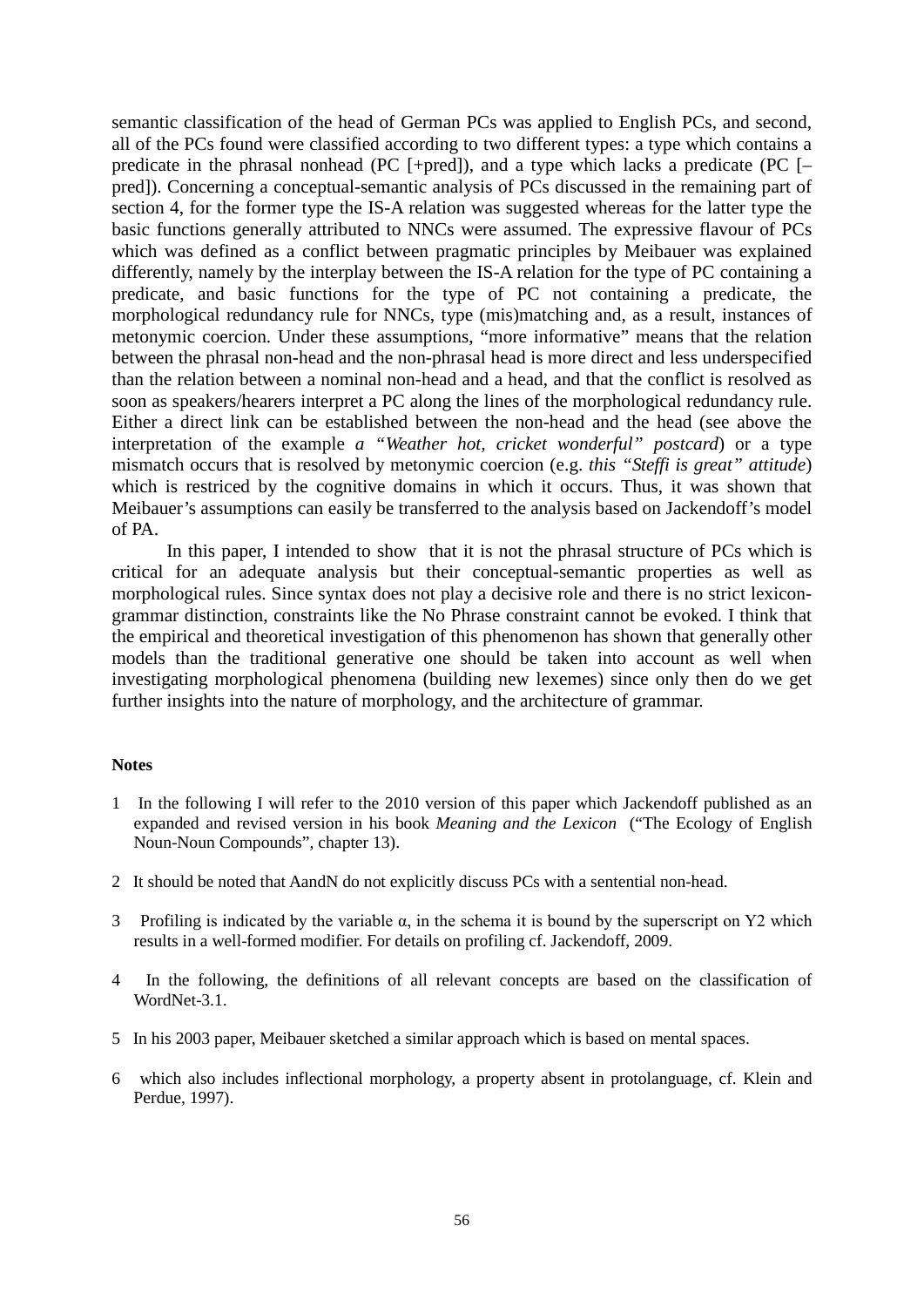#### **References**

ACKEMA, Peter, NEELEMAN, Ad. 2004. *Beyond Morphology*. Oxford: Oxford University Press, 2004.

BAUER, Laurie. 1997. Evaluative morphology: in search of universals. In *Studies in Language* (21), 1997, pp. 533-75.

BAUER, Laurie. 2002. *English Word-Formation*. Cambridge: Cambridge University Press, 2002.

BICKERTON, Derek. 1990. *Language and Species*. Chicago: University of Chicago Press, 1990.

BORER, Hagit. 1988. On the morphological parallelism between compounds and constructs. In BOOIJ, G., VAN MARLE, J. (eds.), *Yearbook of Morphology*. Kluwer: Dordrecht, 1988, pp. 45-65.

BOTHA, Rudolf. 1981. A base rule theory of Afrikaans synthetic compounds. In MOORTGAT, M., VAN DER HULST, H., HOEKSTRA, T., *The scope of lexical rules*, Dordrecht: Foris, 1981, pp. 1-77.

BRINTON, Laurel, TRAUGOTT, Elizabeth. 2005. *Lexicalization and Language Change*. Cambridge: Cambridge University Press, Cambridge, 2005.

CHOMSKY, Noam. 1970. Remarks on nominalization. In JACOBS, R., ROSENBAUM, P. *Readings in English Transformational Grammar*. Waltham, Mass.: Ginn and Co., 1970.

CHOMSKY, Noam. 1981. *Lectures on Government and Binding.* [Studies in Generative Grammar 9]. Dordrecht: Foris, 1981.

CHOMSKY, Noam. 1995. *The Minimalist Program*. Cambridge Mass.: MIT Press, 1995.

CIENKI, Alan. 2007. Frames, Idealized Cognitive Models, and Domains. In GEERAERTS, D., CUYCKENS, H. (eds.), *The Oxford Handbook of Cognitive Linguistics*, Oxford: Oxford University Press, chapter 7, 2007, pp. 170-188.

CULICOVER, Peter.W., JACKENDOFF, Ray. 2005. *Simpler Syntax*. Oxford: Oxford University Press, 2005.

DISCIULLO, Anna-Maria, WILLIAMS, Edwin. 1987. *On the Definition of Word*. Cambridge, Mass.: MIT Press, 1987.

DOWNING, Pamela. 1977. On the creation and use of English compound nouns. In *Language*, 1977, vol. 53, pp. 810-842.

GALLMANN, Peter. 1990. *Kategoriell komplexe Wortformen*. Tübingen: Niemeyer, 1990.

JACKENDOFF, Ray. 1975. Morphological and semantic regularities in the lexicon. In *Language*, 1975, vol. 51, pp. 639-71.

JACKENDOFF, Ray. 1983. *Semantics and Cognition*. MIT Press, Cambrige Mass., 1983.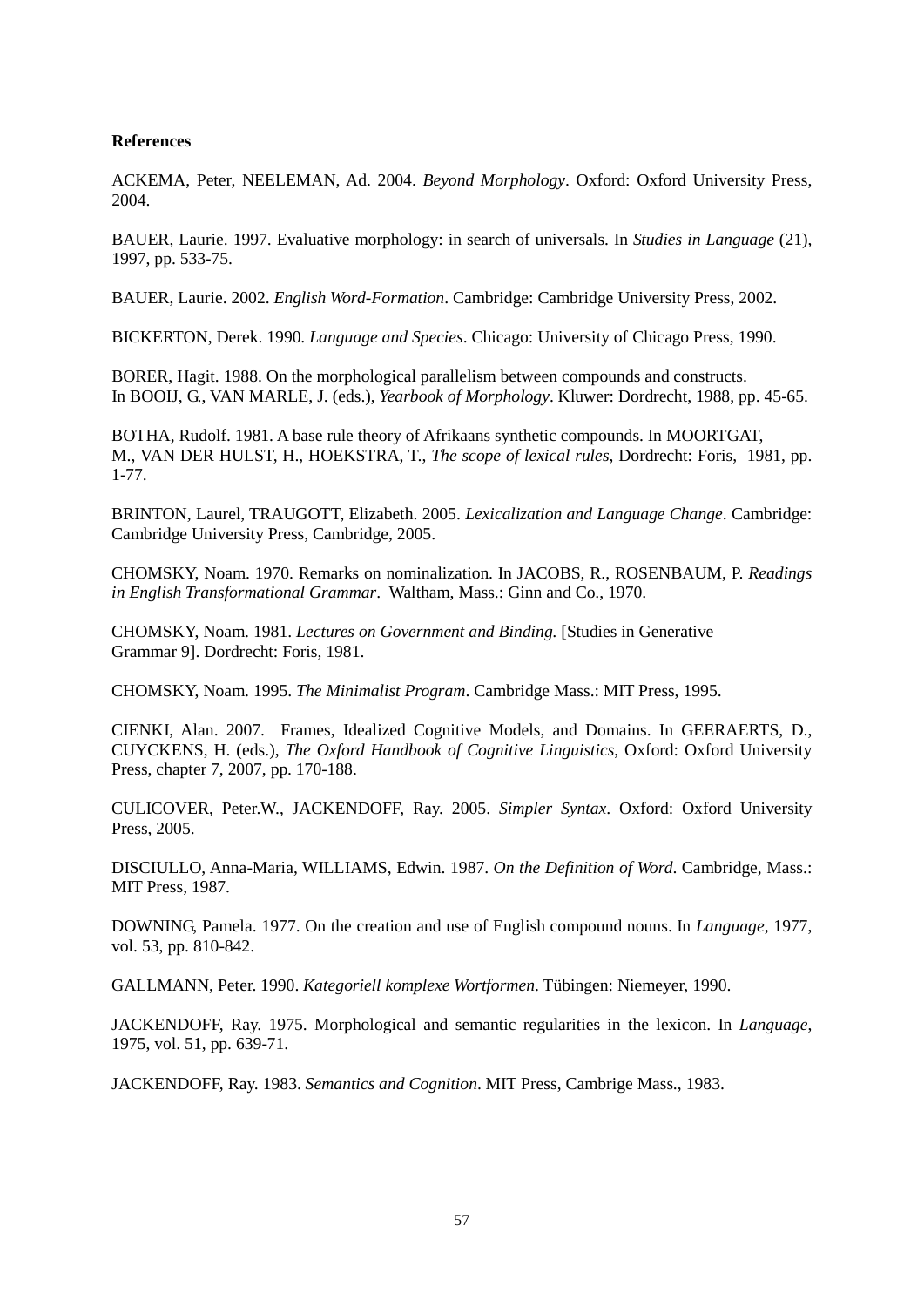JACKENDOFF, Ray. 1990. *Semantic Structures*. MIT Press, Cambrige Mass., 1990.

JACKENDOFF, Ray. 1995. The Boundaries of the Lexicon. In EVERAERT, M., VAN DER LINDEN, E.-J., SCHENK, A., SCHREUDER, R (eds.), *Idioms. Structural and Psychological Perspectives*, Hillsdale, N.J. Erlbaum, 1995, pp. 133–65.

JACKENDOFF, Ray. 1997. *The Architecture of the Language Faculty*. Cambridge Mass.: MIT Press., 1997.

JACKENDOFF, Ray. 2002. *Foundations of Language: Brain, Meaning, Grammar, Evolution*. Oxford: Oxford University Press, 2002.

JACKENDOFF, Ray. 2007. A parallel architecture perspective on language processing. *Brain Research*, 2007, pp. 2-22.

JACKENDOFF, Ray. 2008. Alternative minimalist visions of language. In EDWARDS, R., MIDTLYNG, P., STENSRUD, K., SPRAGUE, C. (eds.), Chicago: Chicago Linguistic Society, 2008, vol., 41, pp. 189-226.

JACKENDOFF, Ray. 2009. Compounding in the Parallel Architecture and Conceptual Semantics. In LIEBER, R., ŠTEKAUER, P. (eds.), *The Oxford Handbook of Compounding*, Oxford: Oxford University Press, 2009, pp. 105-129.

JACKENDOFF, Ray. 2010a. The Ecology of English Noun-Noun Compounds. In JACKENDOFF, R. (ed.), *Meaning and the Lexicon*, Oxford: Oxford University Press, 2010, pp. 413-451.

JACKENDOFF, Ray. 2010b. In *Meaning and the Lexicon*. Oxford: Oxford University Press, 2010.

JACKENDOFF, Ray. 2010c. The parallel architecture and its place in cognitive science. In HEINE, B., NARROG, H. (eds.), *The Oxford Handbook of Linguistic Analysis*. Oxford: Oxford University Press, 2010, chapter 23, pp. 583–605.

KLEIN, Wolfgang, PERDUE, Clive. 1997. The basic variety (or: Couldn't natural languages be much simpler?). In *Second Language Research*, 1997, vol. 13, pp. 301-47.

LANGACKER, Ronald. 1987. *Foundations of Cognitive Grammar. Volume I: Theoretical Prerequisites*. Stanford University Press, Stanford, 1987.

LAPOINTE, Steven. G. 1980. *A theory of grammatical agreement*. PhD thesis, University of Massachusetts, Amherst, 1980.

LAWRENZ, Birgit. 1996. Der Zwischen-den-Mahlzeiten Imbiß und der Herren-der-Welt-Größenwahn: Aspekte der Struktur und Bildungsweise von Phrasenkomposita im Deutschen. In *Zeitschrift für germanistische Linguistik*, 1996, vol. 24, pp. 1-15.

LEES, Robert. B. 1960. *The Grammar of English nominalizations*. The Hague: Mouton, 1960.

LEVI, Judith. 1978. *The Semantics and Syntax of Complex Nominals*. New York: Academic Press, 1978.

LEVINSON, Stephen C. 2000. *Presumptive Meanings. The Theory of Generalized Conversational*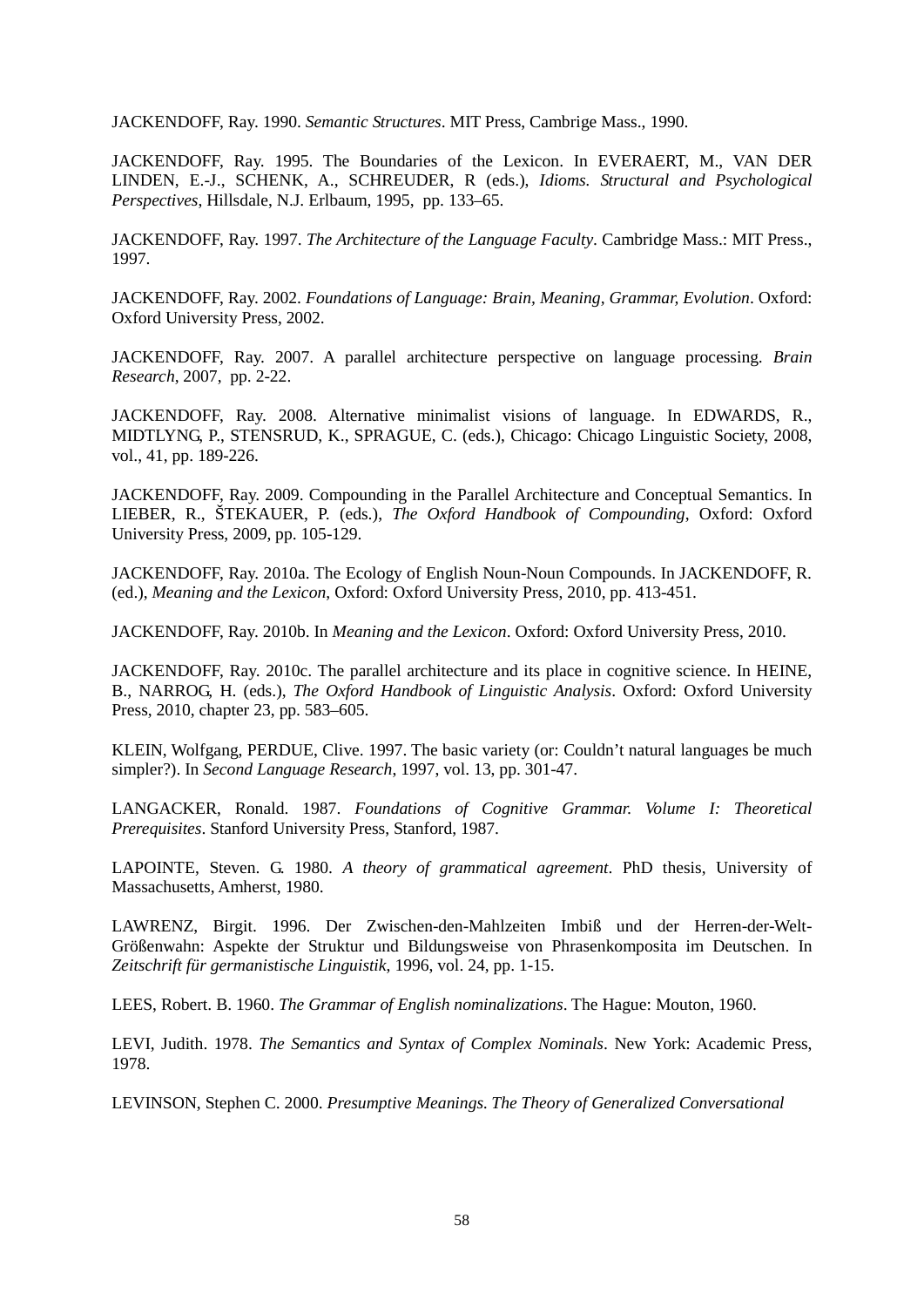*Implicature*. Cambridge, Mass.: MIT Press, 2000.

LIEBER, Rochelle. 1981. *On the organization of the lexicon*. Bloomington, Ind.: Indiana University Linguistics Club, 1981.

LIEBER, Rochelle. 1988. Phrasal compounds and the morphology-syntax interface. Chicago Linguistic Society. In 2<sup>nd</sup> Parasession on agreement in grammatical theory, 1988, pp. 202-222.

LIEBER, Rochelle. 1992. *Deconstructing Morphology*. Chicago: The University of Chicago Press, 1992.

LIEBER, Rochelle, ŠTEKAUER, Pavol 2009. *The Oxford Handbook of Compounding*. Oxford: Oxford University Press, 2009.

MEIBAUER, Jörg. 2003. Phrasenkomposita zwischen Wortsyntax und Lexikon. In *Zeitschrift für Sprachwissenschaft*, 2003, vol. 22, no. 2, pp. 153-188.

MEIBAUER, Jörg. 2007. How marginal are phrasal compounds? Generalized insertion, expressivity, and I/Q-interaction. In *Morphology*, 2007, vol. 17, pp. 233-259.

MEIBAUER, Jörg. 2013. Expressive compounds in German. In *Word Structure*, 2013, vol. 6, no. 1, pp. 21-42.

MEYER, Ralf. 1993. *Compound Comprehension in isolation and context*. Tübingen: Max Niemeyer Verlag, [Linguistische Arbeiten 299], 1993.

NUNBERG, Geoffrey. 1979. The Non-uniqueness of Semantic Solutions: Polysemy. In *Linguistics and Philosophy*, 1979, vol. 3, pp. 143-184.

PANTHER, Klaus-Uwe, THORNBURG, Linda. 2007. Metonymy. In GEERAERTS, D., CUYCKENS, H. (eds.) *The Oxford Handbook of Cognitive Linguistics*, Oxford: Oxford University Press, 2007, chapter 10, pp. 236-264.

PAPAFRAGOU, Anna. 1996. Figurative language and the semantics-pragmatics distinction. In *Language and Literature*, vol. 5, pp. 179-193.

POTTS, Christopher. 2007. The expressive dimension. In *Theoretical Linguistics*, 2007, vol. 33, no. 2, pp. 165-198.

PUSTEJOVSKY, James. 1991. The Generative Lexicon. In *Computational Linguistics*, 1991, vol. 17, pp. 409-441.

PUSTEJOVSKY, James. 1995. *The Generative Lexicon. A Theory of Computational Lexical Semantics*. Cambrige Mass.: MIT Press, 1995.

SELKIRK, Elisabeth. 1982. *The Syntax of Words*. Cambridge, Mass.: MIT Press, 1982.

SCALISE, Sergio, BISETTO, Antonietta. 2009. The Classification of Compounds. In LIEBER, R., ŠTEKAUER, P. (eds.), *The Oxford Handbook of Compounding*, 2009, pp. 34-54.

TEN HACKEN, Pius. 1994. *Defining Morphology: A Principled Approach to Determining the*